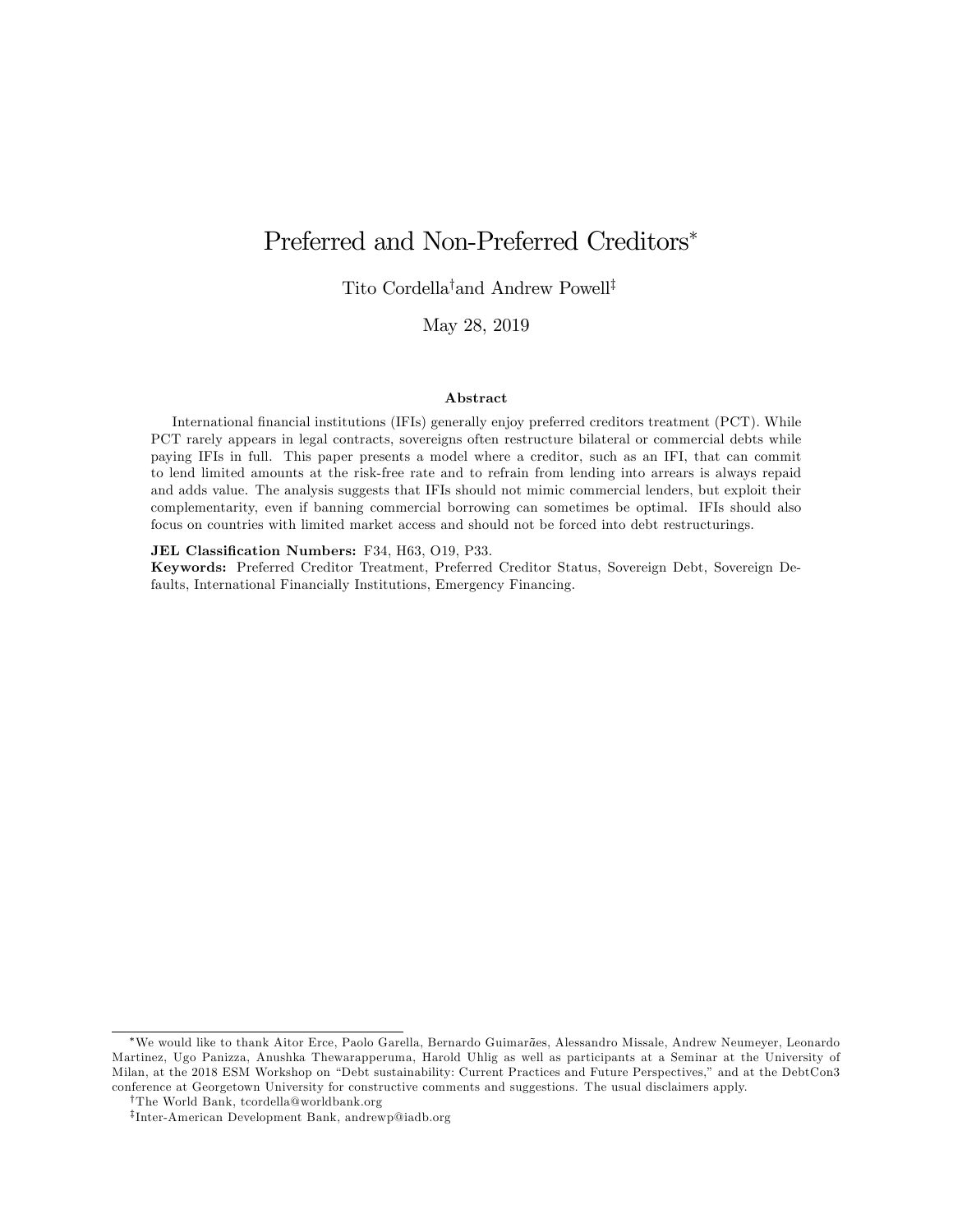## 1 Introduction

The role of International Financial Institutions (IFIs) in the global Önancial architecture has been widely analyzed both by academics and by the international policy community.<sup>1</sup> Much has been said about their role as providers of emergency funding but a long-standing central puzzle remain. Namely, the International Monetary Fund (IMF) and the main Multilateral Development Banks (MDBs) enjoy Preferred Creditor Treatment (PCT) in relation to their sovereign lending, meaning that they expect to be paid even if the borrower restructures private or bilateral debt. And yet, while PCT is critical for the operating model of IFIs, and the Paris Club Agreed Minutes exonerate IFIs from a "comparability of treatment" clause, their preferred standing is not strongly backed in international law.<sup>2</sup>

At times, the preferred treatment of IFIs has been called into question. Perhaps, the most emblematic of such discussions to date has been when Greece fell into arrears with the IMF in July 2015.<sup>3</sup> On the other hand, during the prolonged "trial of the century" following Argentina's 2002 default, IMF liabilities were paid early and in full. While there were many attempts from hold-outs to disrupt payments to creditors that accepted the 2005 restructuring and subsequent offers, there was virtually no mention of Argentina's preferred lenders in those cases, nor any serious attempt to crowd them in.<sup>4</sup> Similarly, in many recent bond restructurings, private creditors suffered changes in contracts and present-value haircuts but IFIs were eventually paid in full.<sup>5</sup>

The persistence of IFIs' preferred-standing is intriguing, especially given that it is a market practice, which is not backed by any contractual clause. The resilience of PCT, together with the lack of any strong legal backing, suggests that it should be understood as an "equilibrium outcome." And yet we know of no economic model to date that shows this to be the case. Sovereign debt models that focus on "willingness" to pay" do not consider seniority,<sup>6</sup> while those that focus on seniority<sup>7</sup> assume it, without explaining its origin. Despite the vast literature on international Önancial architecture and sovereign debt restructuring, and despite the critical nature of PCT to the workings of the main IFIs, to our knowledge there is no model that explains why sovereign borrowers treat such lenders as preferred. This paper attempts to fill this gap. Our contribution is to develop a model that endogenizes the repayment decision of both commercial and IFI creditors,<sup>8</sup> to show how such decisions are interdependent, and to describe the potential advantages and trade-offs faced by country that may borrow from both the market (commercial lenders) and IFIs.

In what follows, we develop a relatively simple model of emergency sovereign lending in the aftermath of

<sup>1</sup>We review relevant academic literature in the next section. As examples of the policy discussion, see Council of Foreign Relations (2018) and the section on the global financial safety net in G20 Eminent Persons Group on Global Financial Governance (2018).

<sup>&</sup>lt;sup>2</sup> "The Paris Club Agreed Minutes "comparability of treatment" clause aims to ensure balanced treatment of the debtor countryís debt by all external creditors. In accordance with this clause, the debtor country undertakes to seek from nonmultilateral creditors, in particular other official bilateral creditor countries that are not members of the Paris Club and private creditors (mainly banks, bondholders and suppliers), a treatment on comparable terms to those granted in the Agreed Minutes.î See: http://www.clubdeparis.org/en/communications/page/what-does-comparability-of-treatment-mean On the other hand, see Martha (1990) and Schadler (2014) on the lack of strong legal standing for PCT in international law.

 $3$ See, for example, "Defaulting on the IMF: a stupid idea whose time has come," Financial Times, Alphaville, July 1st, 2015.  $4$ For example in Cruces and Samples (2016) account of Argentina's "trial of the century" there is virtually no mention of Argentina's senior creditors.

<sup>&</sup>lt;sup>5</sup> Such cases include Belize, the Dominican Republic, Jamaica and Uruguay. As reviewed further below, there have been cases of arrears with IFIs. Still, with just three countries in long-standing arrears to the IMF Oeking and Simlinski (2016) argued that persistent arrears to that organization may be a thing of the past. At the time of writing, Venezuela is accumulating arrears with the Inter-American Development Bank (IDB). In keeping with the expectation of being paid both capital and interest in full, the IDB is making provisions solely on interest on interest payments, which is not charged. Five countries are currently in arrears with the World Bank: Eritrea, Somalia, Sudan, Syria and Zimbabwe.

 $6$  See, for instance, the classic papers by Eaton and Gersovitz (1981), Bulow and Rogoff (1989), Kletzer and Wright (2000) or, for a more up-to-date discussion, Aguiar and Amador (2014).

<sup>&</sup>lt;sup>7</sup> See, e.g., Gonçalves and Guimaraes (2015), Bolton and Jeanne (2009), Chaterterjee and Eyigungor (2015), Boz (2011), and Hatcheondo et al (2017).

<sup>8</sup> Throughout the paper we use IFIs and multilateral lenders/debt interchangeably. We thus ignore the fact that some multilateral lenders such as the IFC (the private sector arm of the World Bank Group) do not generally claim preferred status.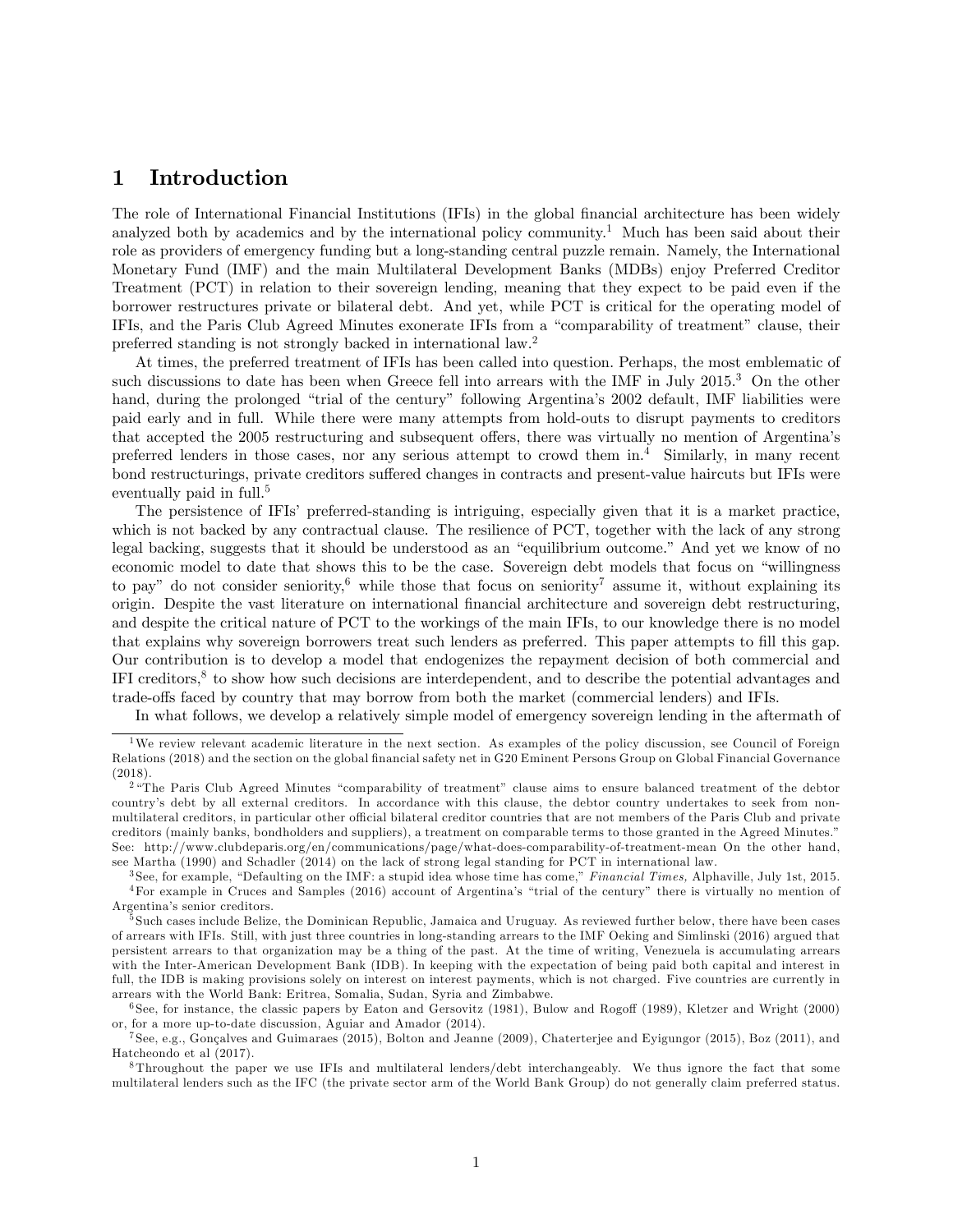a major negative shock,  $9,10$  which allows us to obtain a set of analytical results. This contrasts with much of the recent literature, which tends to rely on numerical simulations. To keep things straightforward, our model abstracts from several important real-world features such as liquidity and creditor coordination issues as well as reforms and conditionality. Our aim is to understand the fundamental differences between IFIs and private lenders, focussing on the underlying incentives for a country to borrow and to repay each type of creditor. We show that IFIs are preferred because their bylaws allow them to commit to (i) lend limited amounts at close to the risk-free rate under most circumstances, and (ii) refrain from lending until any unpaid arrears are cleared. This avoids the possibility of debt dilution, sets IFI lending aside from private lenders, and explains why, in many instances, the presence of IFIs adds value. However, we also find that preferred lending may be constrained by a countryís willingness to honor the commitments made, with the constraint depending on the probability and the severity of future shocks, on repayment costs and on the countyís access to private lenders, which, in turn, depends on similar parameters.

In a similar vein to the common statement in corporate finance that if all financing is debt then none is (it turns into equity), we may quip that if all lending is preferred then no lending is. Preferred lending cannot be unlimited, otherwise it may not be considered as preferred. From a normative standpoint, our analysis suggests that if preferred lenders' capital is restricted, they may wish to concentrate their activities where they can obtain the biggest "bang for the buck," and that, in general, is in countries that are prone to larger but not very frequent shocks. When shocks are either extremely rare, or when they happen regularly and their costs are not particularly high, market solutions may be just as good and may even dominate IFIs. In addition, we find that there are specific situations in which a country is better off without the existence of market lenders, providing a potential justification for restrictions on commercial lending in some circumstances.

In the next section, we review the literature on different aspects of PCT. In section 3, we introduce the basic model and first study the case in which the country borrows from an IFI. In the fourth section, following the standard sovereign debt literature, we assume that the country relies on private lenders. In the fifth section, we allow for the simultaneous presence of multilateral and private lenders. Section 6 discusses how a capital constrained IFI should optimally allocate its resources, while section 6 looks at some of the key assumptions of the model and discusses the robustness of the results. Finally, section 7 provides a set of policy implications and concludes.

## 2 On preferred creditor treatment, a brief review

Our paper borrows from several strands of literature on IFIs and PCT. First, a number of papers have discussed potential explanations for why IFIs may enjoy PCT, although none contains a model illustrating how it can be supported as an equilibrium outcome. Among these, Buiter and Fries (2002) suggest countries may confer PCT to IFIs in return for competitive lending rates. Levy Yeyati (2009) argues that PCT is related to an insurance motive–namely the expectation that IFIs will extend credit during a crisis. Humphrey (2015) stresses IFIs mutual ownership structure. Risk Control (2017) collects statistics related to these three potential ìdriversî of PCT (favorable rates, countercyclical lending, cooperative nature of the institutions) and finds evidence that IFIs do indeed extend funds at lower rates than the market, that they are countercyclical, and that they lend in bad times. The paper also compares the degree of "mutuality" of each institution and discusses how that may affect preferential treatment.

Second, within the large empirical literature on sovereign defaults, a subset of papers consider defaults (and the building up of arrears) on IFIs. Schlegl et al (2015) and (2019) claim a hierarchy in seniority with the IMF and MDBs at the top. Their analysis is based on World Bank data and covers 127 countries from 1980 to 2006. Considering arrears, bonds appear below MDBs in the pecking order, and then come bilateral lenders, banks and trade credit. The analysis also shows that not all multilateral lenders are

<sup>9</sup>Focussing on emergency lending (and abstracting from lending for consumption-smoothing motives in normal times) provides a clean way to illustrate how a preferred lender could exist as an equilibrium outcome.

 $10$  In the analysis shocks are always negative, hence, the "negative" is omitted hereafter.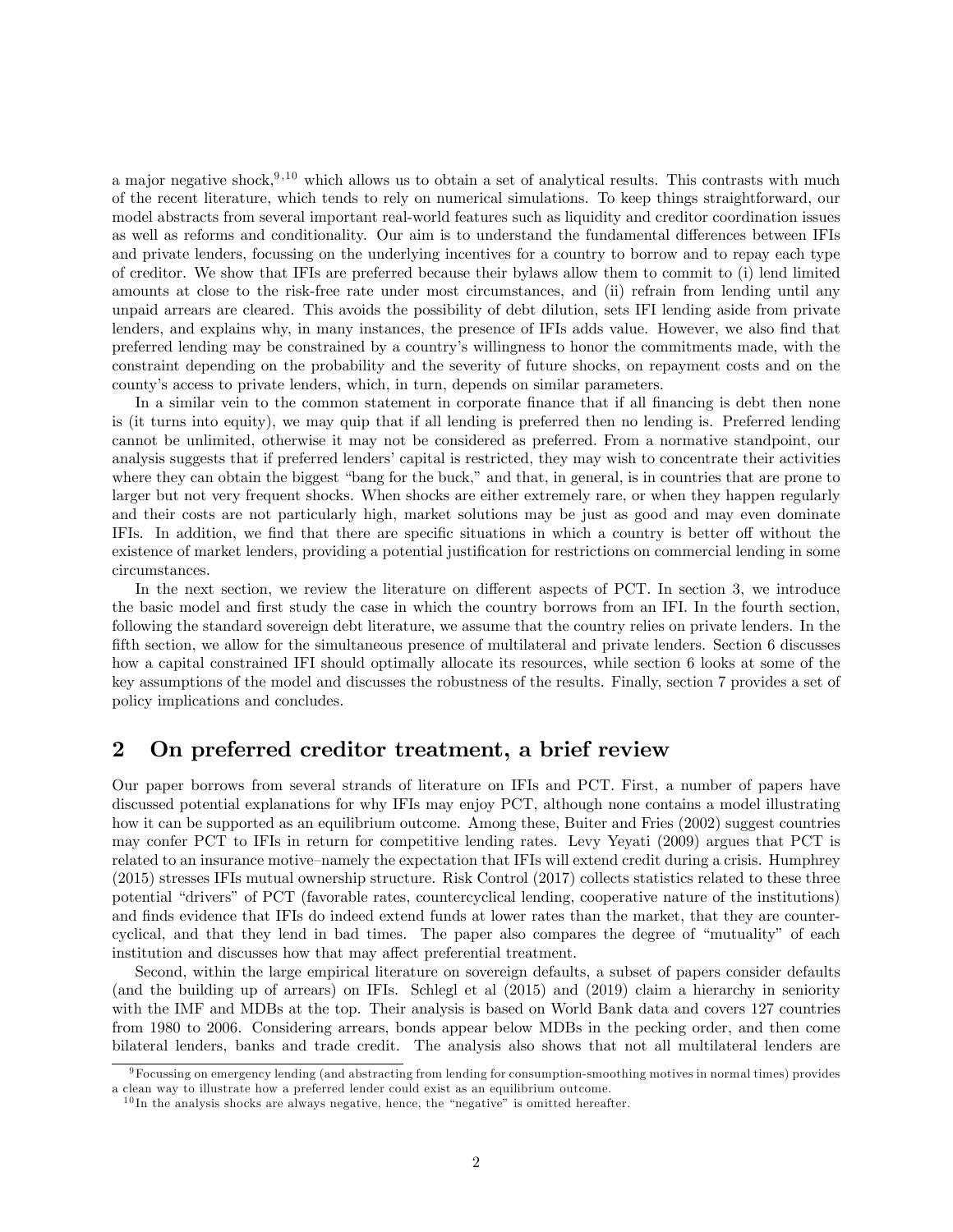

treated equally; for instance, during the European crisis the EFSF/ESM was not as preferred as other IFIs. Steinkamp and Westermann (2014) also analyze the European crisis and present survey evidence on market participants' perception of seniority levels and report that the IMF was perceived as the most senior creditor among official lenders. Finally, since MDBs regularly issue bonds on international markets, another way of looking at their seniority is through the lens of credit ratings and the methodologies adopted by credit rating agencies. The IBRD and the four main regional MDBs (ADB, AfDB, EBRD and IDB) all maintain AAA ratings. Moody's and Standard and Poor's both suggest these five organizations enjoy PCT although they have slightly different methodologies for how much of a bonus this provides in terms of formulating ratings.<sup>11</sup>

To motivate our work, Figure 1 shows the number of countries in "default" in each year from 1960 to 2016 classified by the type of creditor.<sup>12</sup> In default here means with outstanding arrears, as noted above, in the end, IFIs are virtually always repaid. Note that very few countries are in arrears with the IMF or with the IBRD. The maximum number of countries in arrears with the IMF was 13 during the 1980's and this figure falls to 3 in recent years. The IBRD had between 7 and 9 countries in arrears during the 1990's and a peak of 11 in 2000.<sup>13</sup> Arrears are much more frequent with Paris Club (bilateral) lenders with a peak of 43 countries in arrears in the year 2000, but falling to 11 in 2016. Defaults on private creditors reached a peak of 88 countries in arrears with at least some private creditors in 1994. This number falls to 32 by 2016.

As reviewed above, much of the literature considers emergency lending as a potential driver of PCT. During emergencies, default probabilities are likely considerably higher and private creditors anticipating greater risks will require considerably higher interest rates as compensation. If there is an expectation that IFIs will be repaid, then they can lend in these difficult times at more competitive rates. If the default probability is close to zero, then IFIs can charge rates very close to the riskless rate of interest and still make enough returns to support their operating costs. For a country that may suffer emergencies in the future

<sup>&</sup>lt;sup>11</sup> See Humphrey (2015), Perraudin et al (2016), and Risk Control (2017) for relevant commentary. Moody's (2017) and Standard and Poor's (2017) contain information on the ratings methodologies, the latter discusses recent changes to the  $S\&P$ approach.

 $^{12}$ The data comes from the Bank of Canada sovereign default database, Beers and Mavalwalla (2017).

 $13$  The Bank of Canada dataset does not separate other MDBs normally considered as being senior from other official creditors that are not considered as senior.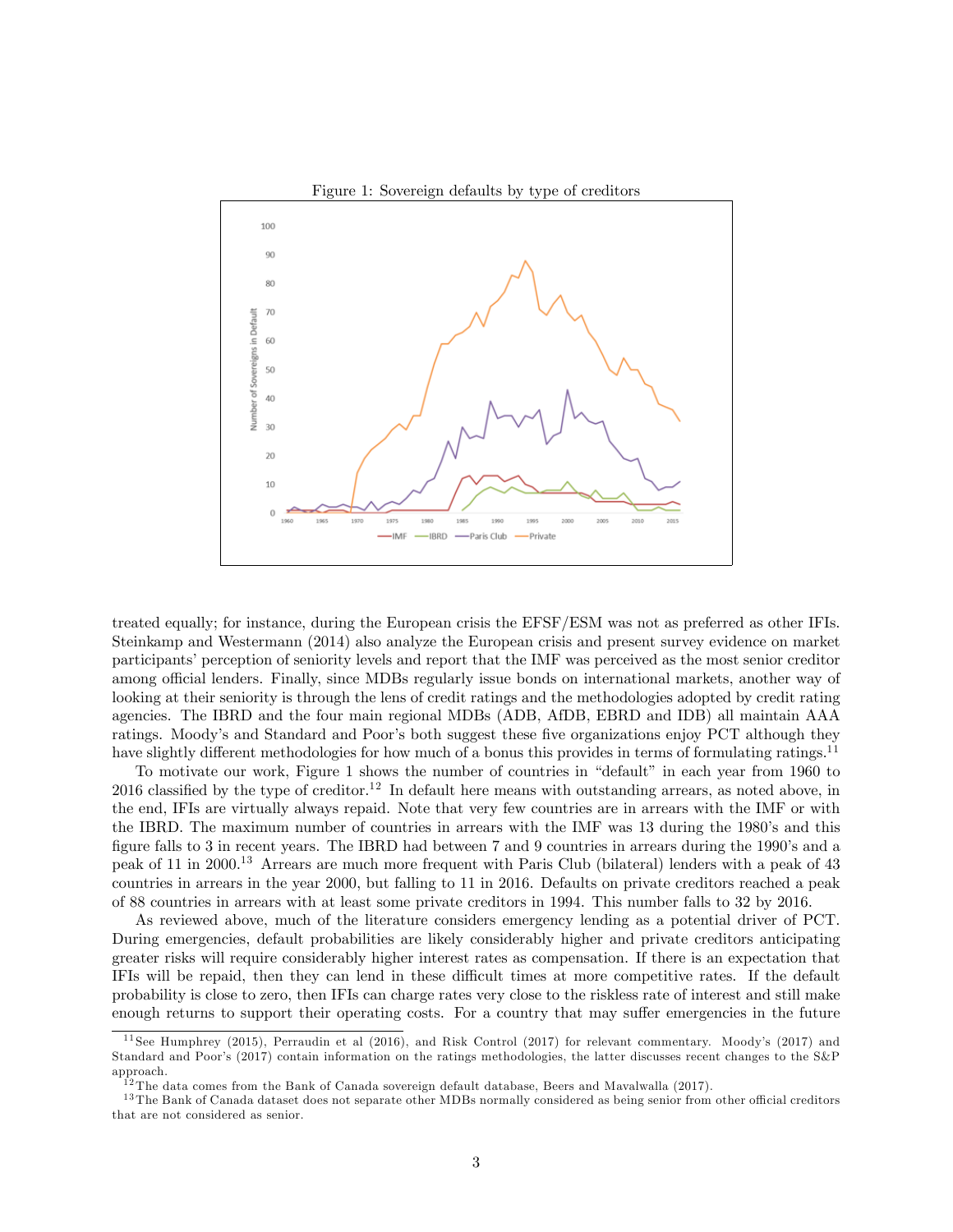

this relationship may be very valuable. In the model developed below, it is the value of this relationship that then provides the incentives for repayment.

This implies that the amount that IFIs can safely lend is related to the probability of the occurrence of shocks. Assuming that preferred lenders can credibly commit not to lend if a country has defaulted on its loans, this suggests that a greater amount of preferred lending may be supported as the probability of shocks rises. This suggests a positive relationship between the probability of stress periods and the amount of preferred lending. Figure 2 employs data presented in Boz (2011) regarding the probability of there being IMF lending outstanding (a signal of a negative shock/crisis) and the size of IMF lending as a percentage of GDP for the selection of emerging countries covered in that paper from 1970 to 2007. As can be seen, there is indeed a positive relationship between crisis probability and IMF lending, providing some empirical support to our arguments.

## 3 The model

In this section, we present a stylized model, where a country hit by a shock has the opportunity to borrow to alleviate the associated consumption costs. In our set up, time,  $\tau$ , is discrete and runs from the current period,  $t$ , to infinity. We further assume that, in the initial period  $t$ , the country is hit by a shock with probability  $\rho$ ; if no shock occurs in t, then no shock will ever occur thereafter. If, instead, a shock occurs, then with the same probability  $\rho$  a shock occurs in  $t + 1$ , and so forth. These assumptions simplify the analysis, allowing for a very simple Markovian structure. All borrowing in the model is short term: the full amount of the loan plus the interest should be repaid at the end of each period, which we refer to as  $\tau^+$ . Figure 3 illustrates the timing of the model.

For the sake of simplicity, the country's discount factor and the (gross) risk-free interest rate are both set equal to 1, and we also normalize the utility in all non-shock states to zero; while in shock states, absent lending, we assume it is equal to  $-C$ . However, by borrowing an amount L, the utility loss is reduced by  $aL - \frac{L^2}{2}$  $\frac{2}{2}$ . Thus, *a* is a measure of the value of emergency lending, which exhibit decreasing returns. We assume that C is large enough so that the utility during an emergency periods is never higher than the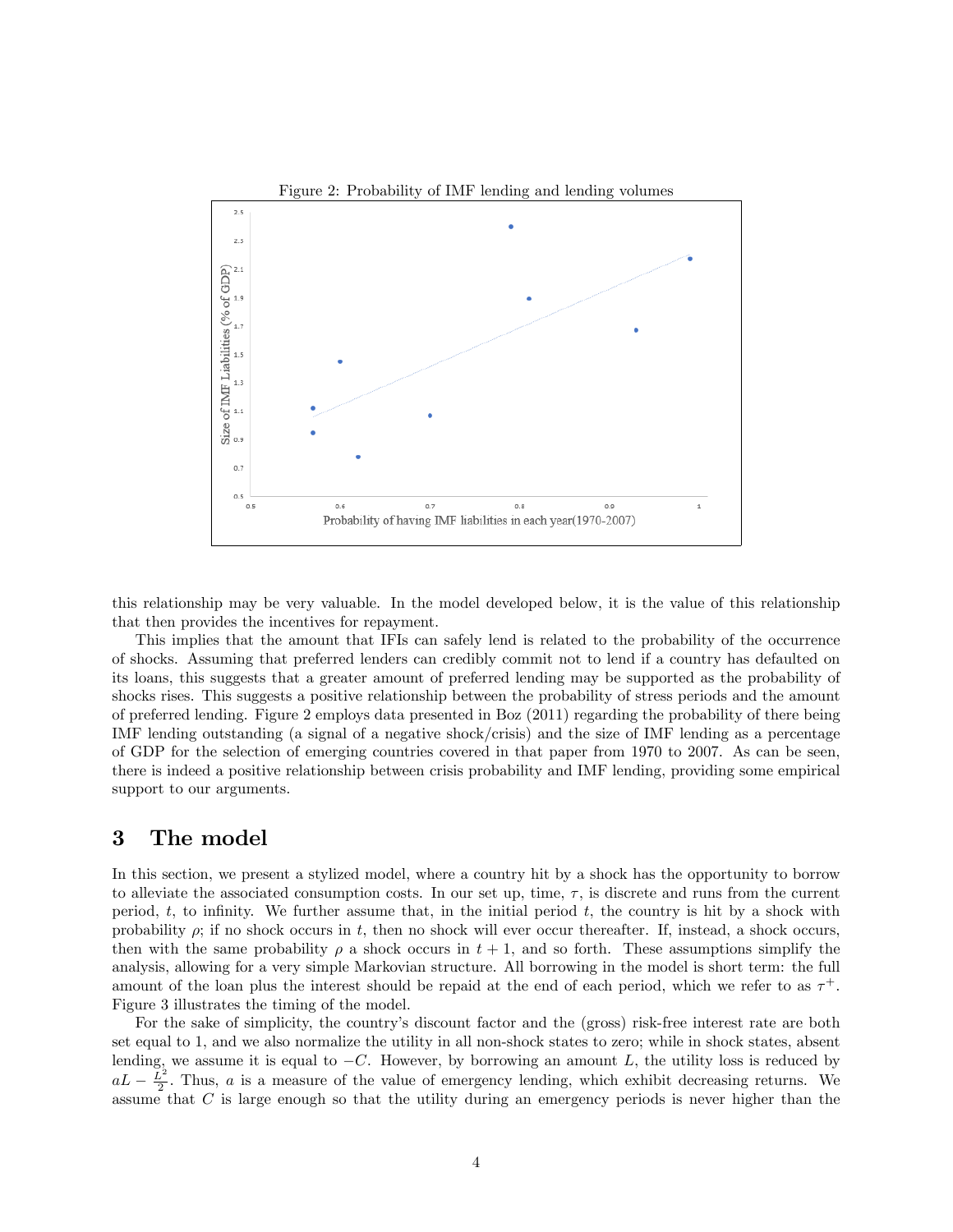

utility in non-emergency periods.<sup>14</sup>

We further assume that there is some utility cost for the country to repay debt. This cost may vary depending on political, economic, or other considerations. To capture this, while keeping things simple, we assume that there are just two states, so this cost may be either high or low. We refer to these states as the high- and the low-repayment-cost states. We label the probability of the low-repayment-cost state as  $\pi$ , and we normalize the cost of repayment in that low-repayment state to 1. We denote by  $k$  the cost of repayment in the high-repayment-cost state and we assume that  $a > k > \frac{1}{\pi}$ , that is, the marginal benefit from borrowing is higher than its marginal cost in the high-repayment-cost state and that the expected cost of servicing the debt in the high-repayment-cost state is higher than the cost of servicing it in the low-repayment-cost's.

Given that we want to investigate cases where the country can borrow both the market and an IFI, it is useful to keep the model as simple as possible, ruling out a number of special cases. For example, and as we discuss further below, the country might default on the official sector in the high repayment-cost state and then wait until a low-repayment-cost state materializes to clear the arrears and regain access to borrowing. It turns out that we can rule out that possibility assuming that the cost of servicing the debt in the high-repayment-cost state is not too elevated, that is,  $k < 1 + \frac{1}{\rho(2\pi - 1)}$ . But, at the same time, it cannot be too low if we want to consider the interesting case in which borrowing from the market and defaulting in the high-repayment-cost states yields higher utility than borrowing from the official sector at the risk-free rate and always repaying, this is the case when  $k > \frac{a-\pi}{(a-1)\pi} > \frac{1}{\pi}$ . To avoid abusing the reader's patience with too many cases and sub-cases, we thus assume that k is neither too big or too small and that

$$
Min[a, 1 + \frac{1}{\rho |2\pi - 1|}] > k > \frac{a - \pi}{a\pi - 1}.
$$
\n(A1)

It is easy to show that such inequalities are verified for "reasonable" parameter values. For instance, in the numerical simulations we present below, where we assume  $a = 8$ ,  $\pi = .6$ , (A1) is verified for all  $\rho \in [0, 1]$ , both in the case of a "low"  $k, k = 2$ , and "high"  $k, k = 3$ .

<sup>&</sup>lt;sup>14</sup> This is always the case if  $C > \frac{a^2}{2}$  $\frac{i}{2}$ , which we assume holds true.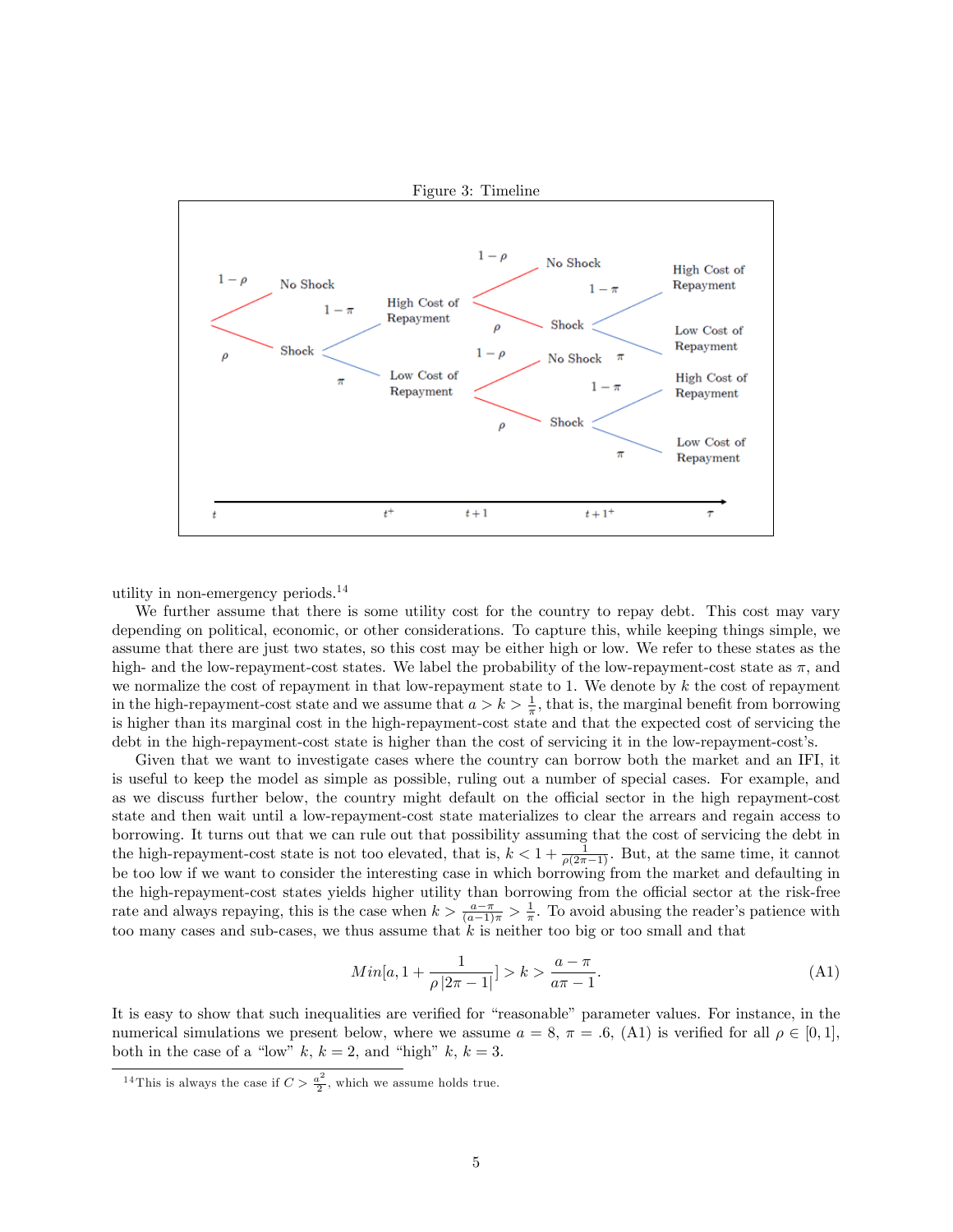## 3.1 IFI lending

We start our analysis by considering the case in which the country only has access to an IFI.<sup>15</sup> IFIs are different from commercial lenders since, according to their internal rules, they normally lend at rates well below market anticipating that they will receive preferential treatment and be repaid during periods of debt distress. Indeed, some MDBs' internal risk models essentially assume a zero probability of default on the loan principal and significant adjustments are required to standard risk models applied by rating agencies to analyze MDB risks.<sup>16</sup> While some IFIs have different facilities with different interest rates, to a first approximation these rates are close to the risk-free rate.<sup>17</sup> However, as we investigate below, this means that, in equilibrium, countries should only borrow amounts that they are willing to repay under all possible circumstances. For this risk-free lending to be sustainable in equilibrium,<sup>18</sup> we assume that, in contrast to the market, IFIs can commit to specific lending volumes. We also assume that if a country defaults on an IFI it is excluded from borrowing from any IFI until it fully repays the arrears. This reáects IFIs actual rules and working practices.<sup>19</sup>

At time t, the value function for the country, assuming that, if faced with a shock, borrows  $L_{I_t}$  from an IFI at the risk-free interest rate, and it repays both in the high- and in the low-repayment-cost state, is given by:

$$
V_{I_t} = \rho(-C + aL_I - \frac{L_{I_t}^2}{2} - L_{I_t}((1 - \pi)k + \pi) + V_{I_{t+1}}),\tag{1}
$$

where subscript I denotes IFI. Equating  $V_{I_t}$  with  $V_{I_{t+1}}$ , we can rewrite the value function as

$$
V_I = \frac{\rho}{1 - \rho} (-C + aL_I - \frac{L_I^2}{2} - L_I((1 - \pi)k + \pi)).
$$
\n(2)

For the loan to be risk free and support the specification of this value function, the country must be willing to service the loan in the high-repayment-cost state. This is the case if

$$
V_I - kL_I \ge -\frac{\rho C}{1 - \rho},\tag{3}
$$

that is, when the continuation value of the official lending relation  $V_I$ , net of the repayment cost  $kL_I$ , is greater than the continuation value of defaulting, which is given by  $-\sum_{n=1}^{\infty}$  $\sum_{\tau=t}^{\infty} \rho^{(t-\tau)}C = -\frac{\rho C}{1-\rho}$ . Also, as we mentioned above, we rule out the possibility for the country to default on the official sector if the highrepayment-cost state materializes and then to clear its arrears in the next draw of a low-repayment-cost state. This is the case when

$$
(k-1)L_I \leq \frac{\rho}{1 - (1 - \pi)\rho} (aL_I - \frac{1}{2}L_I^2),\tag{4}
$$

where  $(k-1)L<sub>I</sub>$  is the amount the country "saves" by repaying the creditors in the low-repayment-cost states, and  $\frac{\rho}{1-(1-\pi)\rho}(aL_I - \frac{1}{2}L_I^2)$  the expected cost of the lack of access to credit.<sup>20</sup> When this is the case, we have that

<sup>&</sup>lt;sup>15</sup>While we assume one IFI lender, our analysis would carry through if there were more IFIs assuming that they coordinate, which is usually the case during emergencies.

 $16$ As discussed above, arrears and delays to repayment have occurred but in virtually all cases, principal and interest have eventually been repaid in full. Some MDBs do not charge interest on delayed interest.

<sup>&</sup>lt;sup>17</sup>Actually, IFIs lend slightly above the risk-free rate to cover their own operational costs.

<sup>&</sup>lt;sup>18</sup>As will become clearer, we are here referring to the case in which risk-free lending is not a market equilibrium.

 $19$  For instance, the IMF's ability to lend to a country is (at least in principle) a multiple of the country's IMF quota. The IBRD lending envelope to any particular country is approved by the World Bank board every 4 years in the Country Partnership Strategy and is a function of each country's size, needs and ability to repay. As per the no-lending into arrears clause, there is indeed a mutual understanding between IFIs that arrears to different institutions have to be cleared simultaneously. For, instance according to IMF (2013) "The Fund maintains a policy of non-toleration of arrears to official creditors. Fund supported programs required the elimination of existing arrears and the non-accumulation of new arrears during the program period with respect to official creditors," (p.48).

 $^{20}$ The expected cost of the lack of access to credit is the cost of lacking access to credit in the next period should a crisis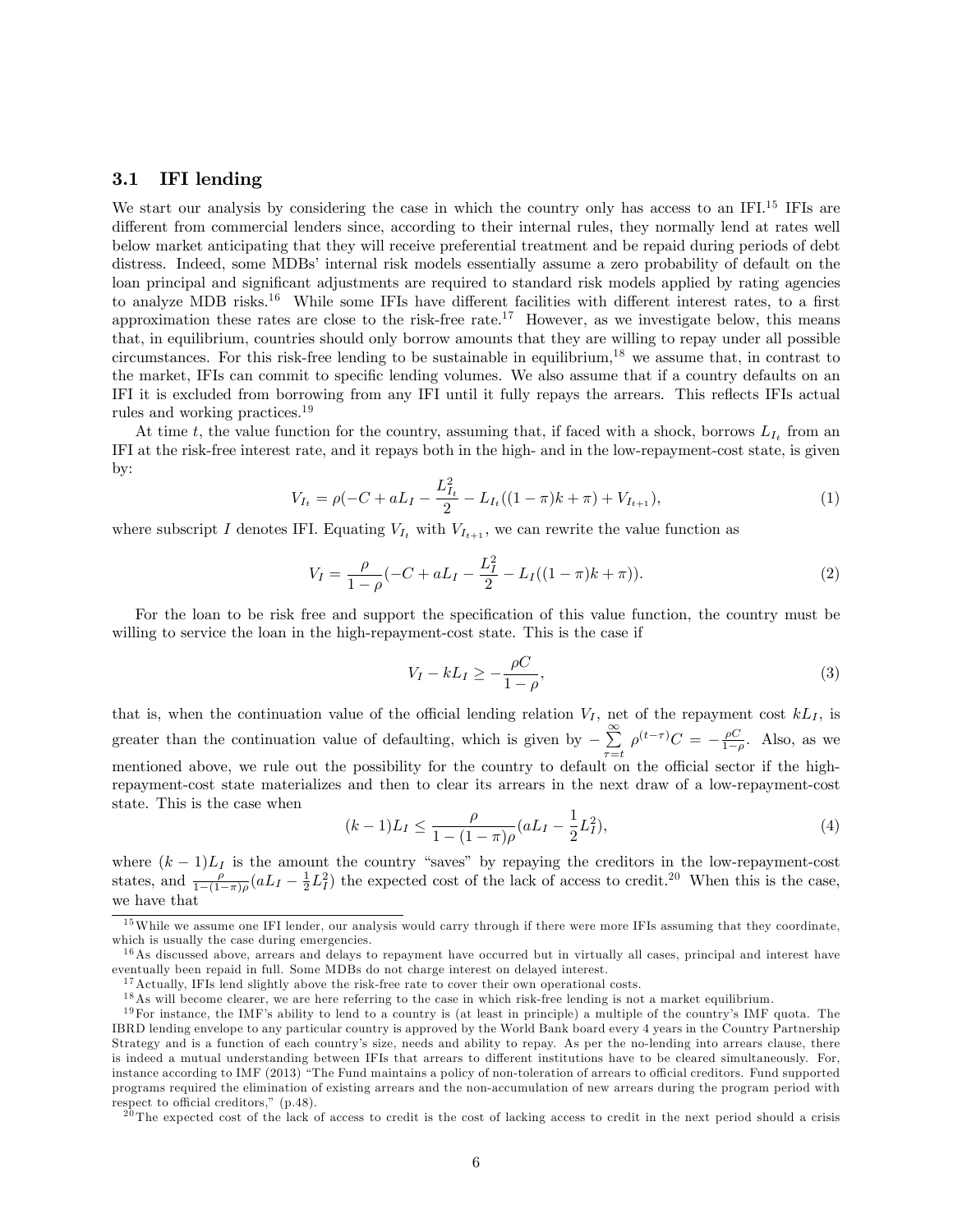**Proposition 1** The optimal amount of IFI lending is given by

$$
L_I^* = \begin{cases} 0, & \rho \le \overline{\rho}_I \equiv \frac{k}{a + \pi (k-1)}; \\ 2(a - \pi - k(\frac{1}{\rho} - \pi)), & \overline{\rho}_I < \rho < \hat{\rho}_I; \\ a - \pi - k(1 - \pi), & \rho \ge \hat{\rho}_I \equiv \frac{2k}{a + \pi (k-1) + k}; \end{cases}
$$
(5)

and the associated utility by

$$
V_I^* = \begin{cases} -\frac{\rho C}{1-\rho}, & \rho \le \overline{\rho}_I; \\ -\frac{\rho C}{1-\rho} + \frac{2k(\rho(\alpha-\pi)-(1-\pi\rho)k)}{\rho}, & \overline{\rho}_I < \rho < \widehat{\rho}_I; \\ -\frac{\rho C}{1-\rho} + \frac{\rho(\alpha-\pi-(1-\pi)k)^2}{2(1-\rho)}, & \rho \ge \widehat{\rho}_I. \end{cases}
$$
(6)

Proof: In Appendix.

According to Proposition 1, if the probability of a shock is sufficiently low,  $\rho \leq \overline{\rho}_I$ , then risk-free IFI lending is not supported in equilibrium and the country cannot improve on  $-C$  if faced with a shock. The reason is that, given the low probability of a shock, the borrower will default in the bad state when repayment costs are high as the value of the relationship with the official lender is insufficient to outweigh such costs. On the other hand, when the probability of a shock is sufficiently large,  $\rho \geq \hat{\rho}_I$ , the lending relation is valuable enough to allow the IFI to lend the optimal unconstrained amount. For intermediate values of  $\rho$  $(\hat{\rho}_I > \rho > \overline{\rho}_I)$ , IFI lending is supported in equilibrium, but the participation constraint (ensuring that the IFI is repaid in the bad state) binds. This constraint is then what determines the amount of IFI lending.

The optimal amount of IFI lending, as a function of  $\rho$ , is illustrated in Figure 4. In Proposition 1, we have expressed the three regimes as a function of  $\rho$ , the probability of a shock. However, the critical values  $\overline{\rho}_I$  and  $\hat{\rho}_I$ , also depend on the other parameters. More precisely,  $\overline{\rho}_I$  and  $\hat{\rho}_I$  both increase in a and in  $\pi$ , and decrease in k. As discussed above,  $a$  is a measure of the value of emergency lending and thus, the higher is a, the higher is the opportunity cost of defaulting. So higher values of a support larger amounts of IFI lending. Similarly, the higher is  $\pi$  and the lower is k, the lower is the expected cost associated with servicing the debt in the high-repayment-cost state, which may be written as  $(1-\pi)k$ , and thus the higher is the value of maintaining the relationship with the IFI and being able to borrow in the future. This, in turn, implies that higher values of  $\pi$ , or lower values of k, also support larger volumes of IFI lending.

## 4 Market lending

Consider now the case in which the country only borrows from private lenders, which we refer to as the market. The key differences between market and IFI lenders are that private lenders are willing to extend credit even in presence of default risks and that, being unable to commit to a maximum amount of lending, they face a dilution problem. Private lenders are competitive and risk neutral and to break even they must charge an interest rate commensurate with the risk-free interest rate adjusted for the probability of default. Loans are short term as before. As mentioned above, we assume that if the country defaults it can never regain access to credit from the market.<sup>21</sup>

To solve for the optimum amount of market lending, we start by assuming that the borrower always defaults in the high-repayment-cost state so that the gross interest rate is  $1/\pi$ . Again, we assume that in each period  $\tau$ , loans are short term and must be repaid at the end of the period. In the initial period t, the value function for the country-assuming it borrows  $L_{MD_t}$  from commercial lenders at the risk-adjusted

occur (with probability  $\rho$ ), and in the period after should a crisis again occur and the country again faces a high-repaymentcost state(with probability  $\rho^2(1-\pi)$ ) and so forth. Hence it is equal to  $(\rho + (1-\pi)\rho^2 + (1-\pi)^2\rho^3 + ...) (aL_I - \frac{1}{2}L_I^2)$  $\frac{\rho}{1-(1-\pi)\rho}(aL_I - \frac{1}{2}L_I^2).$ 

 $^{21}$ Had we assumed that, after a default, the borrower could borrow again with a certain probability in the subsequent period, the qualitative results of the paper would remain the same.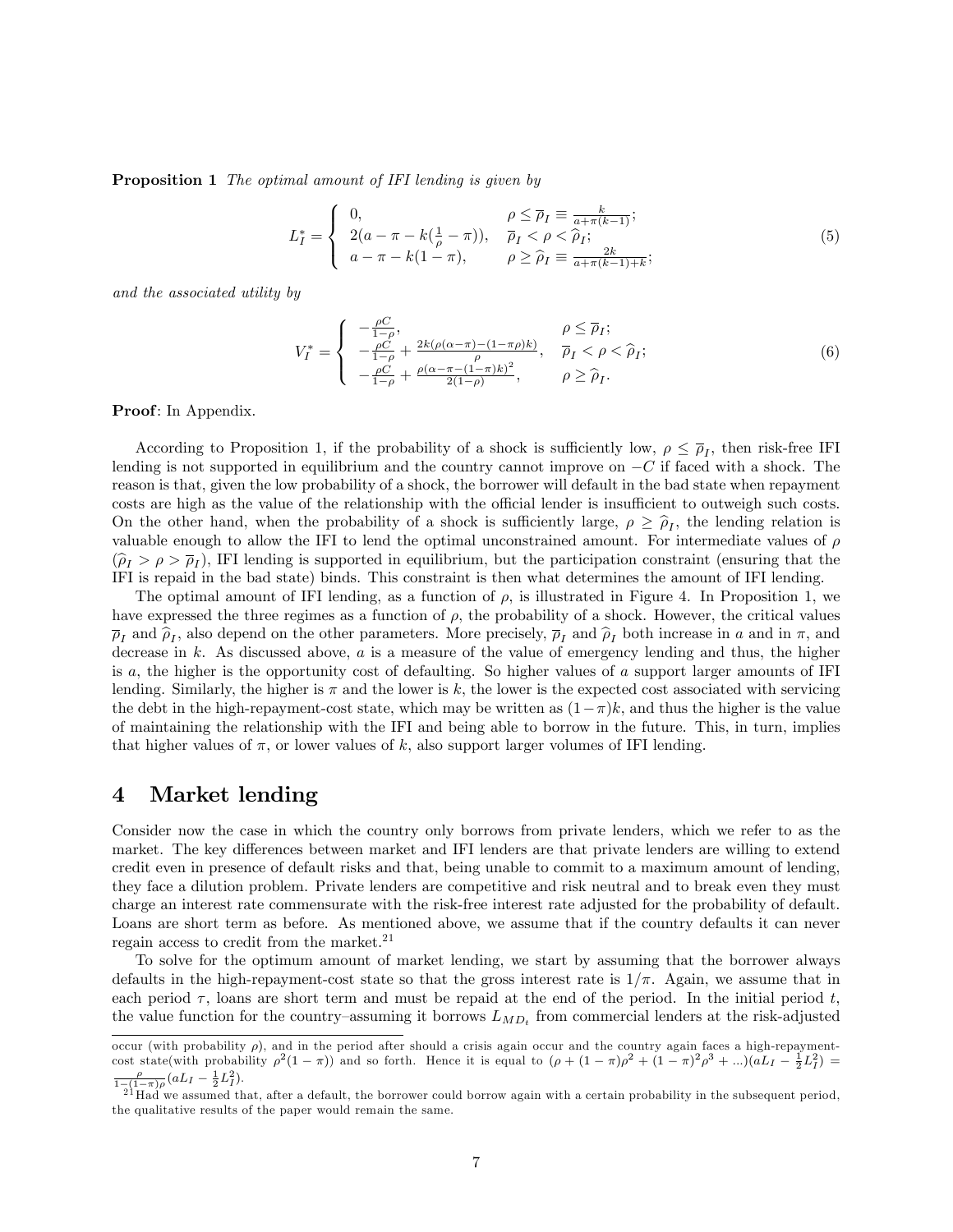

Figure 4: IFI and Market Lending: Volumes and Value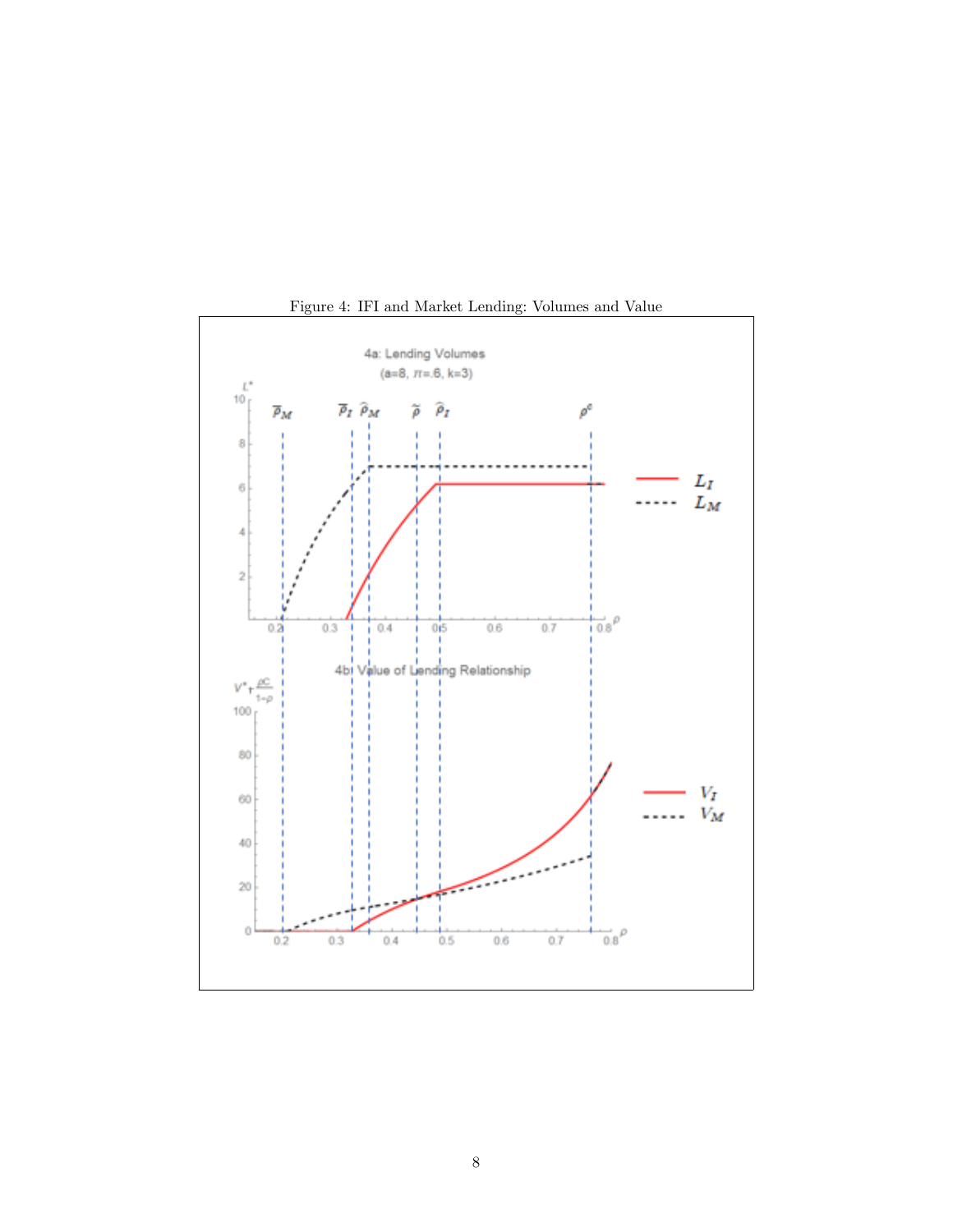interest rate and pays the total due amount  $\frac{L_{MD_t}}{\pi}$  in the low-repayment-cost state, which occurs with probability  $\pi$ , is given by

$$
V_{MD_t} = \rho(-C + aL_{MD_t} - \frac{L_{MD_t}^2}{2} + \pi(-\frac{L_{MD_t}}{\pi} + V_{MD_{t+1}}) + (1 - \pi)\frac{-\rho C}{1 - \rho}),
$$
\n(7)

where superscript  $MD$  denotes market  $(M)$  lending when repayment occurs in the low-repayment-cost state and default (D) in high-cost-repayment state. Again,  $-\frac{\rho C}{1-\rho}$  is the continuation value assuming default in the bad state and no lending. Equating  $V_{MD_t}$  with  $V_{MD_{t+1}}$ , the value function can be written as

$$
V_{MD} = \frac{\rho}{1 - \pi \rho} (-C + aL_{MD} - \frac{L_{MD}^2}{2} - L_{MD} - (1 - \pi)\frac{\rho C}{1 - \rho}).
$$
\n(8)

For the market to be willing to offer loans at this interest rate, the country must be willing to repay the debt in the low-repayment-cost state. This condition can be written as

$$
V_{MD} - \frac{L_{MD}}{\pi} \ge -\frac{\rho C}{1 - \rho}.\tag{9}
$$

The optimal amount of borrowing is then found by maximizing (8) subject to the constraint (9). The results are summarized in Lemma 1.

Lemma 1 If the country defaults in the high-repayment-cost state, and it repays its debt in the low-repaymentcost state, the optimal amount of borrowing is given by

$$
L_{MD}^* = \begin{cases} 0, & \rho \le \overline{\rho}_M \equiv \frac{1}{a\pi}; \\ \frac{2(a\rho\pi - 1)}{\pi \rho}, & \overline{\rho}_M < \rho < \widehat{\rho}_M; \\ a - 1, & \rho \ge \widehat{\rho}_M \equiv \frac{2}{\pi(1 + a)}; \end{cases} \tag{10}
$$

and the associated utility is given by

$$
V_{MD}^{*} = \begin{cases} V_{MD1}^{*} = -\frac{C}{1-\rho}, & \rho \le \overline{\rho}_{M};\\ V_{MD2}^{*} = -\frac{\rho}{1-\rho}C + \frac{2(a\pi\rho - 1)}{\pi^{2}\rho}, & \overline{\rho}_{M} < \rho < \widehat{\rho}_{M};\\ V_{MD3}^{*} = -\frac{\rho}{1-\rho}C + \frac{(a-1)^{2}\rho}{2(1-\rho\pi)}, & \rho > \widehat{\rho}_{M}. \end{cases}
$$
(11)

#### Proof: In Appendix

Thus, also in the case in which the country borrows from the market (and defaults in the high-repaymentcost state) there are three different regimes. If the probability of a shock is low,  $\rho \leq \overline{\rho}_M$ , the market cannot lend as it will not be repaid: the value of the borrowing relationship is so low that the country always finds it in its interest to default (even in the low-repayment-cost state). On the other hand, if the probability of a shock is high,  $\rho \geq \hat{\rho}_M$ , then maintaining the relation with private lenders is very valuable and the unconstrained optimal amount of market lending can be supported in equilibrium. In intermediate cases,  $\bar{p}_M < \rho < \hat{p}_M$ , the private sector is willing to lend, but the constraint that the lender must be repaid in the low-repayment-cost state binds. This repayment constraint is then what determines the amount of market lending.

In the above, we derived the optimal amount a country can borrow from the market when there is default in the high-repayment-cost state and repayment in the low-repayment-cost state. For this to be an equilibrium, it should indeed be the case that it is in the country's interest to default in the high-repaymentcost state, that is,

$$
V_{ND} - k \frac{L_{MD}^*}{\pi} \le -\frac{\rho C}{1 - \rho},\tag{12}
$$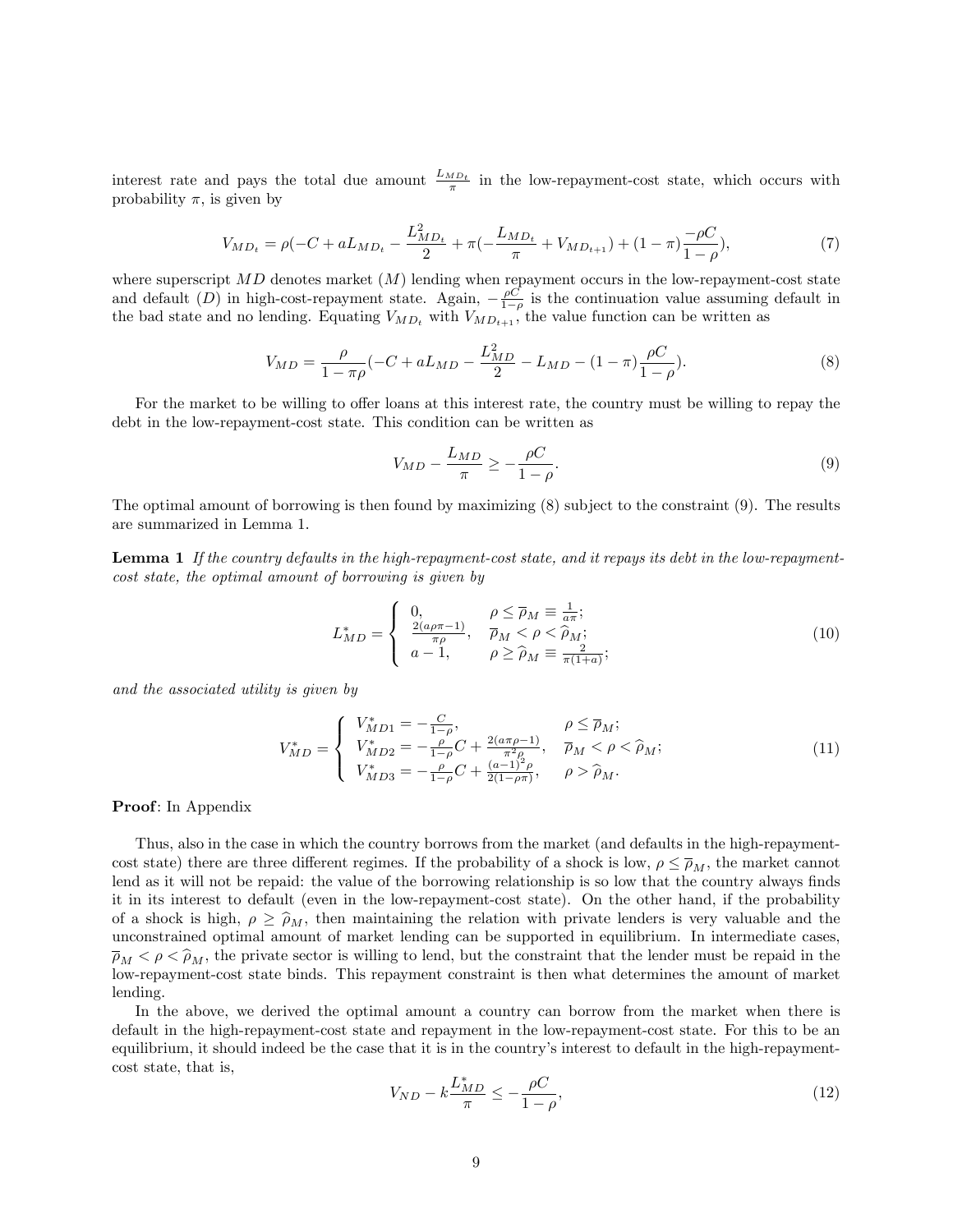where  $V_{ND}$  is the value of borrowing from the market  $L_{MD}^*$  when the market charges the risk adjusted rate, but the country never defaults. Of course, this condition is always verified if  $\rho \leq \hat{\rho}_M$ : if the non-default constraint is binding in the low-repayment-cost state, it is a fortiori binding in the high-repayment-cost state. In the Appendix, we show that, when  $\rho > \hat{\rho}_M$  the country has no incentives in deviating from the MD strategy if

$$
\rho \le \frac{2k}{(a+2k-1)\pi} \equiv \rho^c,\tag{13}
$$

with

$$
\widehat{\rho}_I < \rho^c < 1. \tag{14}
$$

If, instead,  $\rho > \rho^c$ , then the country will not default in any state and the market is thus willing to offer the very same loan the IFI offers at the risk-free rate.<sup>22</sup> Hence, it follows that

**Proposition 2** If  $\overline{\rho}_M \leq \rho \leq \rho^c$ ,  $L_M^* = L_{MD}^*$ , is the equilibrium level of market borrowing, and the country defaults in the high-repayment-cost state, while if  $\rho > \rho^c$ ,  $L_M^* = L_I^*$  is the equilibrium, the market charges the riskless rate of interest, and there is no default in either state.

Proposition 2 confirms the intuition that, when shocks are rare, the incentives of a country to repay are lower and market lending cannot be risk free. In contrast, if shocks are more frequent, there is a high likelihood the country would like to borrow from the market in the future. This, in turn, implies that the value of keeping the borrowing relation in good standing may be high enough that the market can mimic the official sector and also lend risk free.<sup>23</sup>

### 4.1 Comparison between market and IFI lending

Looking at Figure 4, which compares market and IFI lending, it is evident that, for low values of  $\rho$ , no lending, IFI or market, can be supported in equilibrium. When  $\rho$  is too small, the value of the lending relationship is low so that the country will have the incentive to default, even if the cost of repayment is low. At higher values of  $\rho, (\rho > \bar{\rho}_M)$ , market lending is supported, the country will repay in the low-repayment-cost state and default in the high-repayment-cost state. At somewhat higher values of  $\rho,(\rho > \overline{\rho}_I)$  the IFI can lend and, as the value of the relationship is higher, it can expect to be repaid even in the high repayment cost state.<sup>24</sup> At still higher values of  $\rho$ , the market can replicate the IFI and also lend risk free. The comparison between market lending and IFI lending is most interesting for intermediate values or  $\rho$ , when  $\rho$  is high enough to support both types of lending but not so high to eliminate the difference between the two. We can then show that

**Proposition 3** For low values of  $\rho$ ,  $\rho < \tilde{\rho}$ , the utility level associated with market lending is higher than that associated with IFI lending. For intermediate values of  $\rho, \rho \in [\tilde{\rho}, \rho^c]$ , the utility associated with IFI lending<br>is higher than that accessively with more than the contract in the first method is the second of  $\tilde{\rho$ is higher than that associated with market lending. For sufficiently high values of  $\rho$ ,  $\rho > \rho^c > \hat{\rho}_I$ , the utility value of market and IFI lending is the same.

### Proof: In Appendix.

This implies that, as shown in Figure 4, when the probability of a shock is low, market lending dominates IFI lending. The intuition is that, given the existence of a high-repayment-cost state, market lending de

<sup>&</sup>lt;sup>22</sup>This follows directly from the fact that if the country has no incentive in defaulting on  $L_{MD}^*$  in the high-repaymentcost state, a fortiori it will have no incentives in defaulting on the optimal amount of borrowing  $L_I^*$ . The argument is so straightforward that we omit the formal proof.

<sup>&</sup>lt;sup>23</sup>Notice that the equilibrium characterized above, is not necessarily the only market equilibrium in the interval  $(\tilde{\rho}, \rho^c)$ -where  $\widetilde{\rho}$  is the value of  $\rho$ , such that  $\rho > \widetilde{\rho} \iff V_I^* > V_{MD}^*$ . There can be another equilibrium in this interval where the market believes that the country always repays creditors and thus charges the risk-free rate. However, we can show that Proposition (2), and (3) below hold true if we had selected the other equilibrium.

<sup>&</sup>lt;sup>24</sup> Condition (A1) implies that  $\bar{p}_M < \bar{p}_I < \hat{p}_M < \hat{p}_I$ .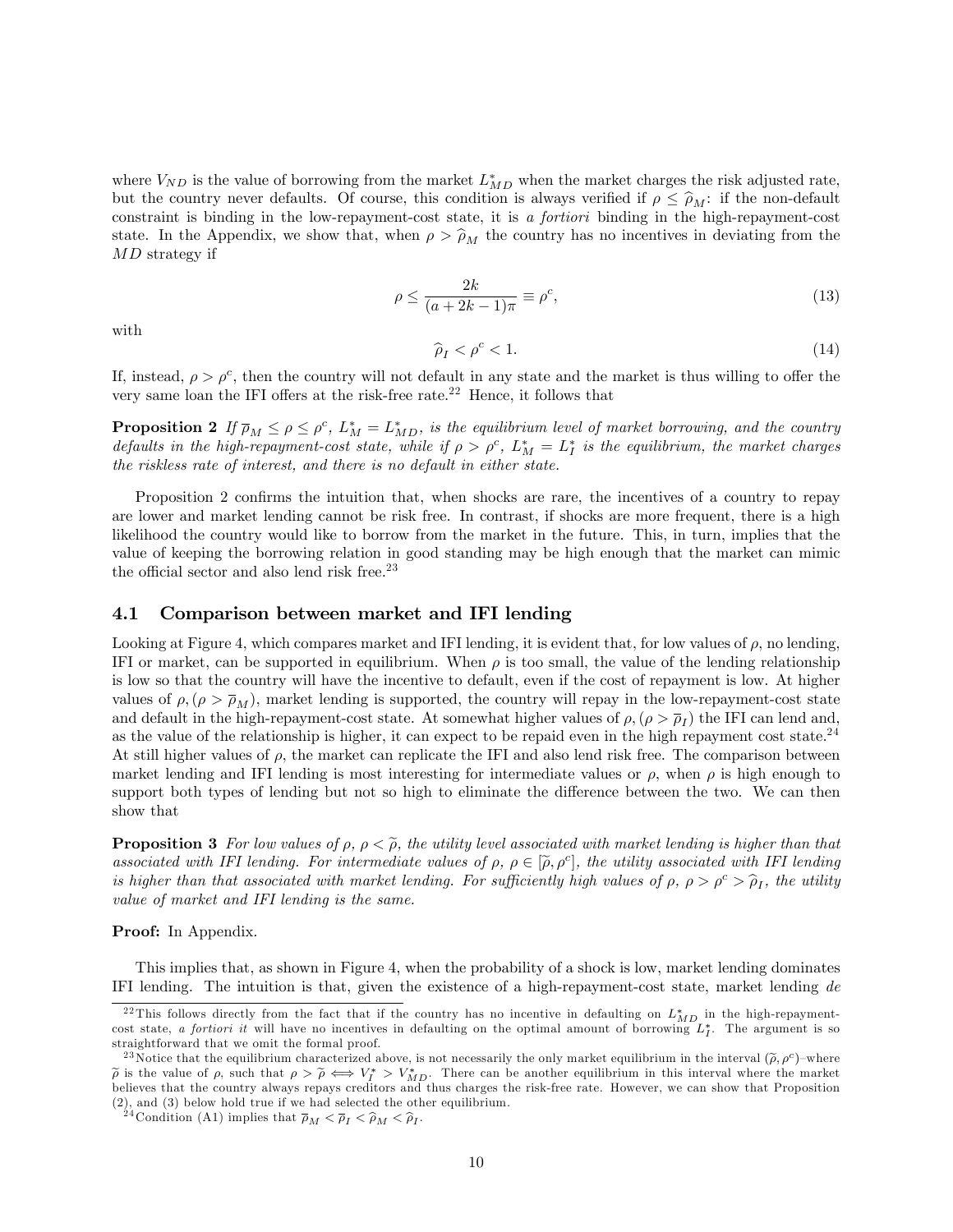facto offers a state-contingent contract. Given that a new shock will only occur with a low probability, the costs associated with losing market access are limited, when compared with the gains associated with state-contingent repayments/defaults. Hence, for low values of  $\rho$ , the utility associated with market lending is higher than that associated with IFI lending. When the probability of a shock is large, the market and the IFI offer the very same volume of lending, at the same price, and thus they bring the same utility levels. For intermediate values of  $\rho$ , however, the utility associated with IFI lending is higher. It is more valuable for the country to obtain a lower rate of interest and to be assured continued access than to pay a higher rate, default and lose access. IFIs are able to offer this contract (and maintain preferred creditor status), as they can limit lending to volumes that are consistent with repayment in all states. In our model, preferred creditors do not price risk, by deÖnition they lend risk free. Instead, they manage risk by restricting credit volumes, if, and when, it is necessary to do so.

## 5 Market and IFI lending-the blended case

In the previous section, we discussed IFI and market borrowing separately and independently of each other. However, in general, countries may borrow both from the market and from IFIs; in such a situation, the volume of market lending will affect optimal IFI lending and vice versa. In addition, even if the market does not lend, the very possibility that it can lend may affect the volume of lending extended by a preferred creditor. In this section, we thus allow the country to borrow both from a set of competitive private lenders and from an IFI. Once again we will investigate feasible and optimal lending allocations imposing the restriction that the preferred lenders should be repaid in all states. We refer to this as the blended case, denoted by the subscript B.

An important assumption is that there are no cross-default clauses between IFIs and private creditors so that, if the country defaults on the market, it can continue to borrow from the IFI and vice versa. Indeed, we work under the premise that IFIs offer the same terms when the country is in good standing with the market and when it is in default. A symmetric assumption also applies to the market, which also offers similar terms whether the country defaulted on IFIs or not. While one may question the realism of such assumptions, without them it would be difficult to understand why, absent any repayment enforcement mechanism, IFIs can still enjoy PCT. Assuming that the country always repays the IFIs, that it repays the market in the low-repayment-cost state and defaults in the high-repayment-cost state, the value function can be written as

$$
V_{B_t} = V_{IB_t} + V_{MB_t},\tag{15}
$$

where

$$
V_{IB_t} = \rho(-C + aL_{IB_t} - \frac{L_{IB_t}^2}{2} - L_{IB_t}(\pi + (1 - \pi)k) + V_{IB_{t+1}}),\tag{16}
$$

$$
V_{MB_t} = \rho (aL_{MB_t} - \frac{(L_{IB_t} + L_{MB_t})^2 - L_{IB_t}^2}{2} - L_{MB_t} + \pi V_{MB_{t+1}}),\tag{17}
$$

where  $(16)$  denotes the value of the relation with the IFI, same as  $(1)$ , and  $(17)$  the additional utility associated with borrowing  $L_{MB}$  at an interest rate  $1/\pi$  from the market.

As discussed previously, IFIs differs from the market in that they can commit to the amounts they lend. while there can be no such commitment from commercial lenders. It is natural therefore to solve the blended case assuming that the IFI moves first (as a Stackelberg leader) and decides how much to lend anticipating the volume of loans that the country would then choose to take from the market, with the interest rate charged by private lenders reflecting the default risk. When we solve for the optimal amount of market lending for a given level of IFI lending, we obtain

Lemma 2 If the country defaults on the market in the high-repayment-cost state, and honors its debt in the low-repayment-cost state, for any given amount of risk-free IFI lending  $L_{IB}$ , the optimal amount of market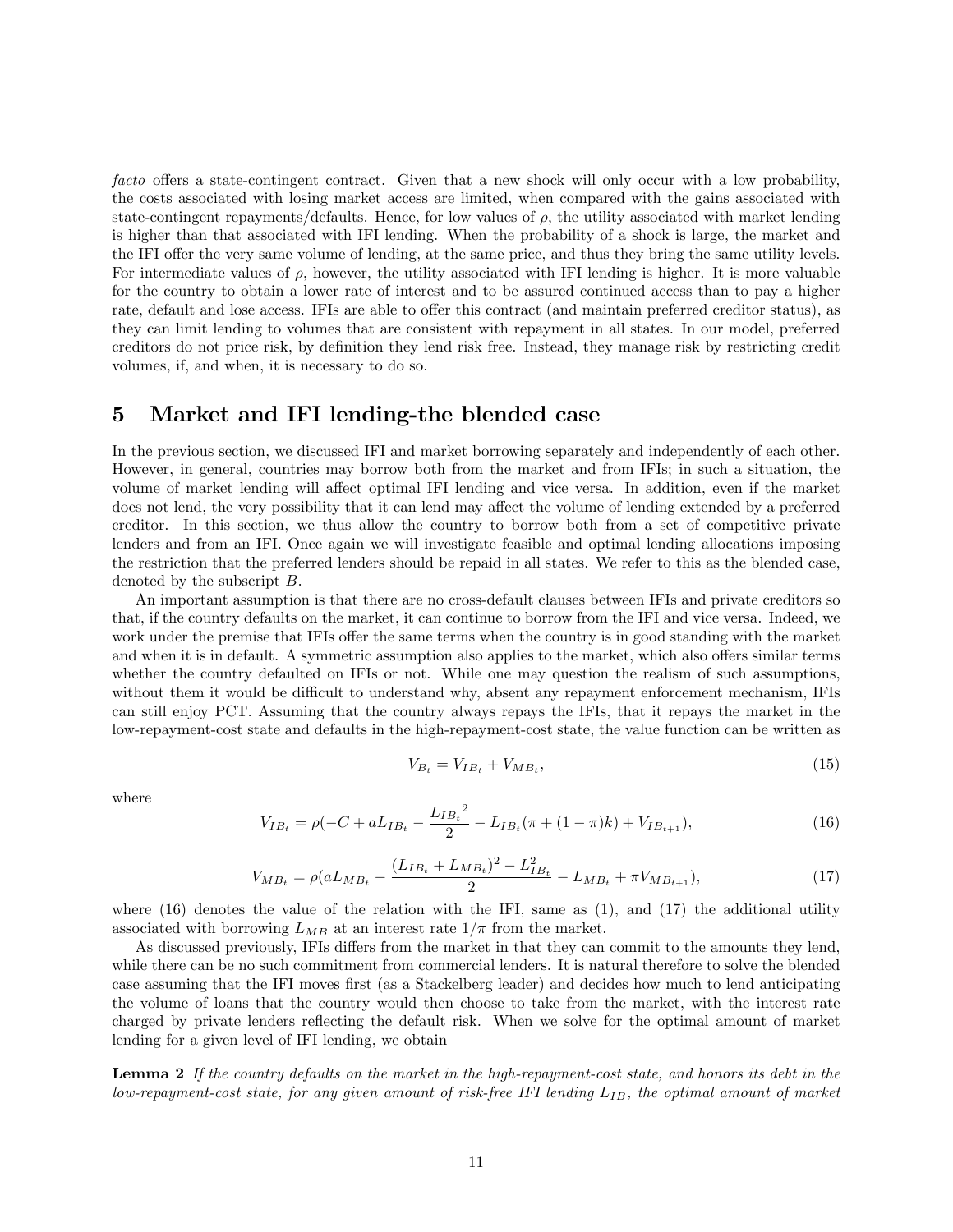borrowing is given by

$$
L_{MB}^{*}(L_{IB})\begin{cases} a-1-L_{IB}, & if \quad 0 < L_{IB} < \widehat{L} \equiv a+1-\frac{2}{\pi\rho};\\ \frac{2(\rho(a\pi-\pi L_{IB})-1)}{\pi\rho}, & if \quad \widehat{L} < L_{IB} < \overline{L} \equiv a-\frac{1}{\pi\rho};\\ 0, & if \quad L_{IB} > \overline{L}; \end{cases}
$$
(18)

and the associated utility by

$$
V_B(L_{IB}) = \begin{cases} V_{B1} = -\frac{\rho C}{(1-\rho)} + \frac{L_{IB}\rho(2a - L_{IB} - 2((1-\pi)k + \pi)}{2(1-\rho)} + \frac{(1-a + L_{IB})^2 \rho}{2(1-\pi\rho)}, & \text{if } 0 < L_{IB} < \widehat{L};\\ V_{B2} = -\frac{\rho C}{(1-\rho)} + \frac{+L_{IB}\rho(2a - L_{IB} - 2((1-\pi)k + \pi)}{2(1-\rho)} + \frac{2((a - L_{IB})\pi\rho - 1)}{\rho\pi^2}, & \text{if } \widehat{L} < L_{IB} < \overline{L};\\ V_{B3} = -\frac{\rho C}{(1-\rho)} + \frac{L_{IB}\rho(2a - L_{IB} - 2((1-\pi)k + \pi)}{2(1-\rho)}, & \text{if } L_{IB} > \overline{L}. \end{cases}
$$
(19)

#### Proof: In Appendix.

Once again there are three different regimes and, in this case, we choose to differentiate them by the amount of IFI lending offered, so that  $(18)$  can be thought of as a reaction function-how market lending responds to the chosen volume of lending by the IFI. $^{25}$  Such a reaction function has a different specification in each regime. In the first regime, the volume of IFI lending is low and the volume of market lending is unconstrained. This means that, for each additional dollar of official lending, market lending is reduced one to one. In the second regime, the volume of IFI lending is higher, and the market-repayment constraint in the low-repayment-cost state is now binding. Here, for each additional dollar of IFI lending, market lending must thus fall more steeply. In the third regime, IFI lending is higher still and no market lending is supported.

The constraint that the private sector must be repaid in the low-repayment-cost state is embedded in these reaction functions but, so far, the fact that preferred creditors must be repaid in all states has been ignored. A necessary and sufficient condition for the IFI to always be repaid is that, in the high-repaymentcost state, the country is better off repaying, rather than defaulting and relying henceforth solely on the market.<sup>26</sup> Formally:

### **Definition 1**  $L_I$  is risk free iff

$$
V_B(L_{IB}) - kL_{IB} > V_M,
$$
\n(20)

and the set  $\mathbf{L}_{IB}^*$  where IFI lending is risk-free is

$$
\mathbf{L}_{IB}^* = \{ L_{IB} \mid V_B(L_{IB}) - kL_{IB} > V_M \}.
$$
\n(21)

Let us now start investigating under which conditions IFI lending is risk free and how the different variables affect the set  $\mathbf{L}_{IB}^*$ . We begin by proving that

**Lemma 3** If  $k^a \equiv \frac{a-\pi}{1-\pi} > k > \frac{\pi(\pi(a-1)-2)}{4(1-\pi)} \equiv k^b$ , for sufficiently large values of the shock probability  $(\rho > \rho^a > \overline{\rho}_I)$  the set  $\mathbf{L}_{IB}^*$  where official lending is risk free is non empty.

#### Proof: In Appendix

The blue/gray shaded area in Figure 5 depicts the set of feasible risk-free IFI lending as a function of the different parameters of the model.<sup>27</sup> At very low values of  $\rho$  (the probability of a negative shock leading

 $^{25}$  Note that we do not allow IFIs to re-optimize should the country default on the private sector. A justification for this is that countries' lending envelopes with IFIs tend to be relatively fixed. Moreover, re-optimization would imply greater lending from IFIs but this is generally frowned upon as it may be seen as rewarding a country that had defaulted on the market. Technically, the continuation value of only being able to borrow from IFIs is like a constant outside option and so this assumption has little bearing on the overall nature of most of the results, see also the discussion below.

 $^{26}$ To simplify the analysis and to focus on the policy relevant cases, we rule out the possibility for the country to default on the IFI, to borrow from the market, and use the lending proceeds to repays its IFI arrears and resume IFI borrowing.

<sup>&</sup>lt;sup>27</sup> Note that the feasible set for the IFI is a function of the volume of market lending.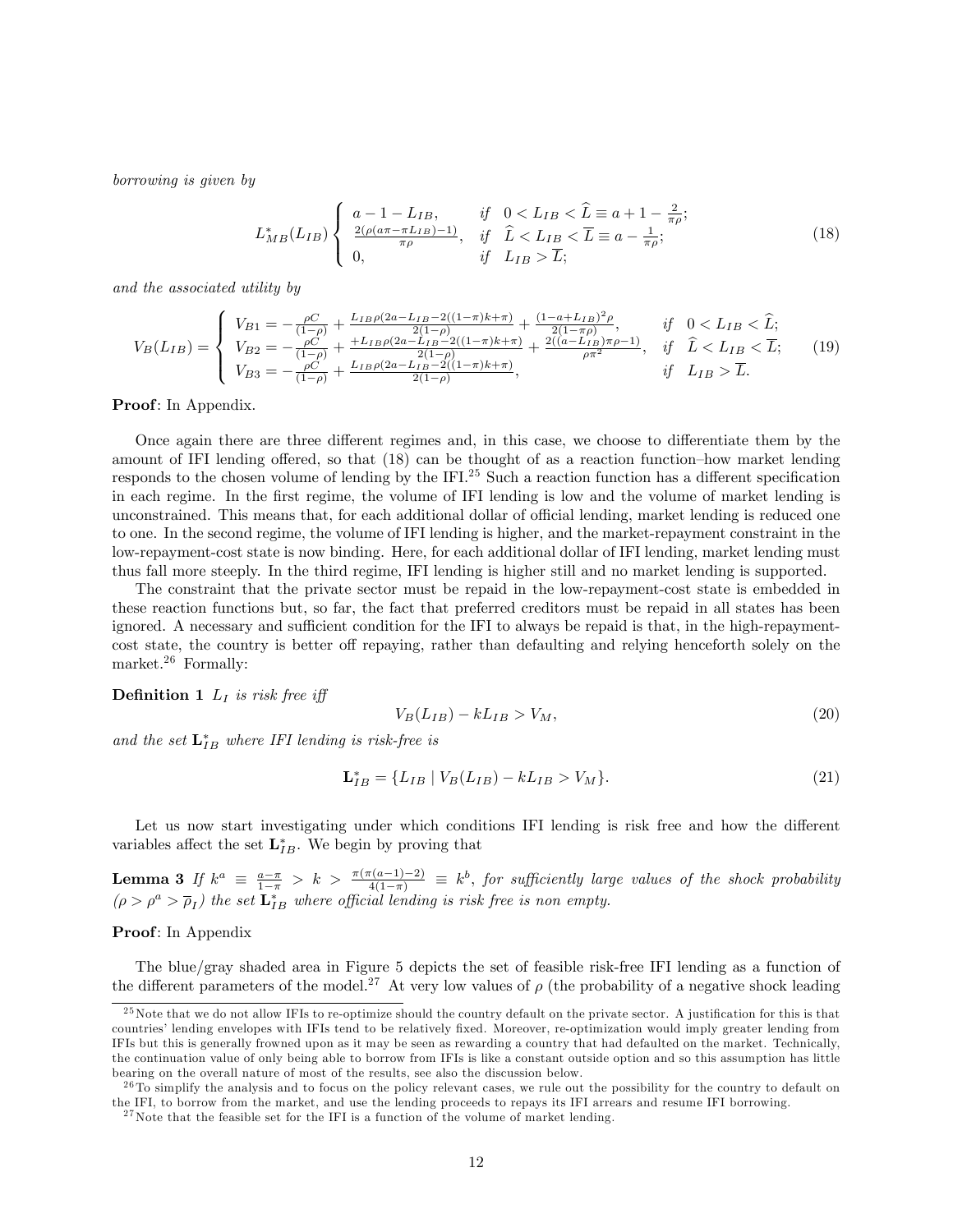

Figure 5: Optimal and safe lending

to emergency lending) no preferred lending (the green line) nor market lending (the red line) is supported. As  $\rho$  rises market lending becomes feasible and then at still higher values of  $\rho$  preferred lending becomes feasible and the amount of IFI preferred lending increases as  $\rho$  increases. Those countries where such large negative shocks are more frequent are able to borrow more as they have greater incentives repay. Note that the volume of feasible IFI lending also increases with a, the value of lending, and with  $\pi$ , that is, when the probability of the high-repayment-cost state declines. However, as  $\rho$ , a and  $\pi$  increase at a certain point preferred lending becomes infeasible. This happens when the market is willing to offer the very same loan the IFI offers, in which case there is no (or very little)  $\cos t^{28}$  in defaulting on the IFI and thus no risk-free IFI lending can be supported in equilibrium.<sup>29</sup>

## 5.1 Optimal lending

Let us now switch our attention to the optimal amount of IFI lending. To compute the optimal lending levels, we not only take into account the reaction functions  $(18)$ -computed assuming that the country defaults on the market in the high-repayment-cost state-but we also consider the case in which the market can mimic IFIs-lending the same amount risk free and charging the risk-free rate. In perhaps the most interesting cases, the country will choose to borrow both from the IFI, which offers the risk-free rate, and from the market, which offers a more expensive contract, anticipating default in the high-repayment-cost state.

Figure 5 also plots the optimal volume of IFI (preferred) and private (defaultable) lending. The optimal lending volume by the market is depicted by the red line and that of the preferred IFI lending by the green line. At low values of  $\rho$ , lending is infeasible then, as  $\rho$  increases, there is a region where market lending becomes feasible and the optimum consists of solely borrowing from the market. At first the market is constrained by the repayment constraint in the low-repayment-cost state. In this region, the optimal amount of market lending rises with  $\rho$ . As the probability of negative shocks rise, the value of the relationship with private lenders also rises and so does optimal market lending. As  $\rho$  rises further, the constraint becomes irrelevantthis is the part of the red line that is horizontal, and market lending is at the optimal level and independent

<sup>&</sup>lt;sup>28</sup>To be precise, if  $\rho > \rho^c$ , for low values of k,  $k < k^T \equiv \frac{1+\pi}{\pi}$ , there are no gains for the country to borrow defaultable debt at the risk adjusted rate and thus there is no cost in defaulting from the IFI. If  $k < k<sup>T</sup>$  it would instead be optimal for the country to borrow both from the IFI and from the market. However such gains are not large enough to induce the country to repay the IFI.

 $^{29}$  For this particular result to hold, the assumption that IFIs do not re-optimize the volume of lending when the country default on the market is critical. Were not this the case, we could end up in a situation where, nothwithstanding the fact the risk free lending is feasible, neither the market nor IFIs will be willing to lend because it would be always in the country interest to default on one type of lenders and relying on the other from then on.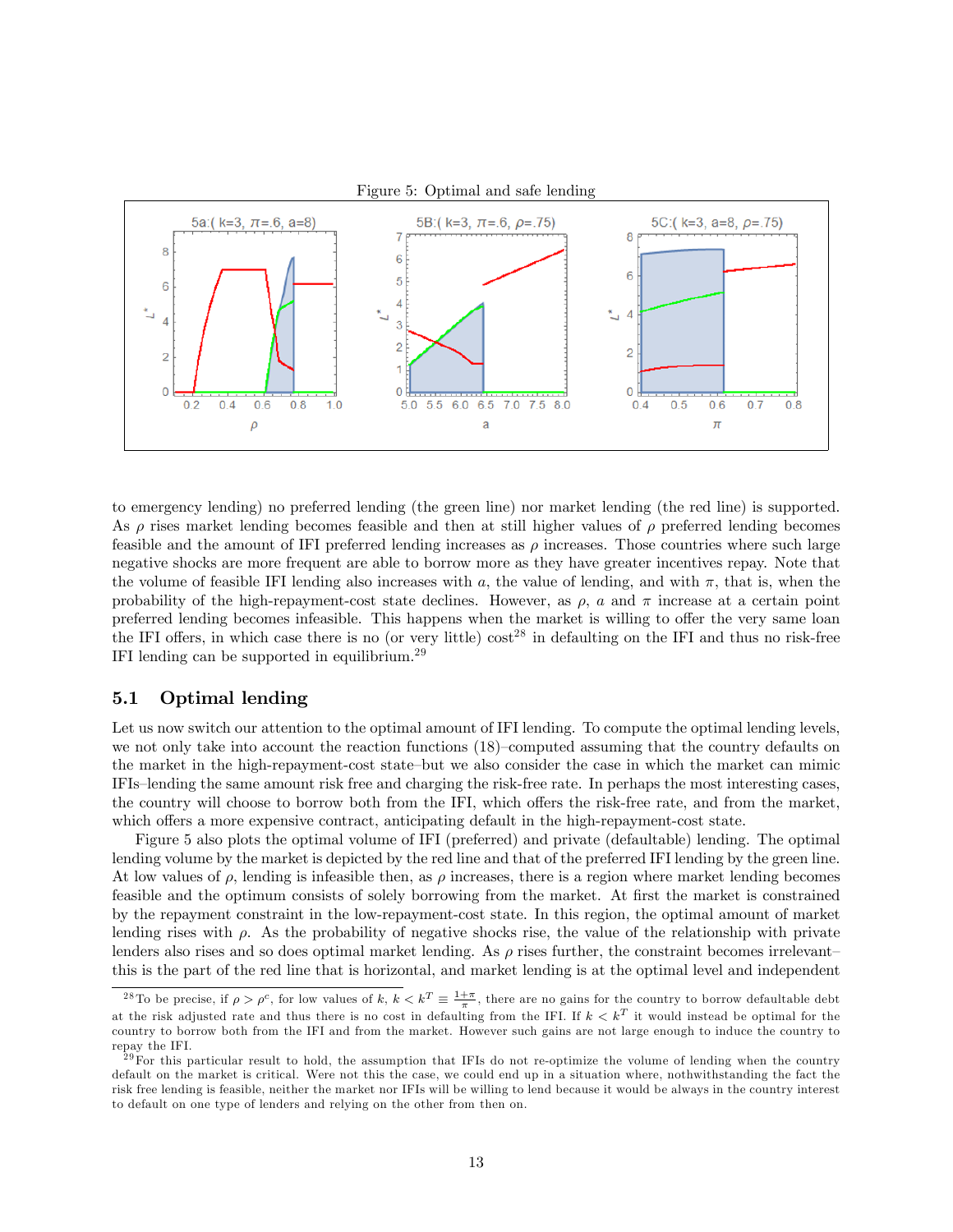of  $\rho$ . As  $\rho$  continues to rise, risk-free IFI lending becomes feasible and becomes part of the optimal allocation. As noted above, as IFI lending rises, with higher  $\rho$ , market lending falls in the blended optimum.

To understand the interaction between the market and IFI schedules fully (the red and the green lines) it is useful to note (comparing Figure 5 with Figure 4 or considering Figure 6 below) that when both the market and IFI lenders are present, preferred IFI lending is feasible only for values of  $\rho$  that are higher than those for which, absent market borrowing, IFI lending is feasible. The reason is that the very presence of a market alternative increases the incentives to default on IFI loans. Intuitively, when the  $V_I$  and the  $V_{MB}$ schedules cross, at  $\rho = \tilde{\rho}$ , the value of market and IFI lending are the same. Hence, it would be in the countryís interest to default on the IFIs (saving on debt service) and borrow from the market; this makes preferred lending infeasible. For higher values of  $\rho$ , the advantages of IFI lending vis- $\dot{a}$ -vis market lending are greater and a positive volume of both IFI and market lending may be sustained in equilibrium. But then, at a higher value of  $\rho$  ( $\rho = \rho^c$ ), the market is able to also offer risk-free loans and this undermines IFIs' ability to lend risk free and being repaid in equilibrium. Formally, we can prove that

**Proposition 4** If  $k \in [k^b, k^a]$  and  $\rho \in (\rho^a, \rho^c)$ ,  $L_{IB}^* > 0$  and the presence of IFIs strictly improves welfare.

### Proof: In Appendix

As IFI safe lending becomes feasible, it is at first constrained (the optimum is at the frontier of the feasible set) and as  $\rho$  rises, in the optimum IFI lending increases and market lending falls. At higher values of  $\rho$ , IFI lending becomes unconstrained and the market becomes constrained—this is where the optimum for IFI lending leaves the frontier of the feasible set. In this region, the IFI offers loans at lower interest rates, but which may become onerous to repay in the high-repayment-cost state; in contrast, the market o§ers loans at higher interest rates but will face default should the high-repayment-cost state materialize. Of course, the higher the probability of a shock  $\rho$ , the higher is the appeal of relying on IFI *vis-à-vis* market lending so that, as  $\rho$  rises, optimal IFI lending also rises, while optimal market lending falls.

In order to better understand the welfare implications of the three different types of lending, in Figure 6, we plot the value of the different lending relation (6a), the lending volumes (6b), and the welfare associated with the blended case with that of only the market and only IFI lending–to assess the welfare contribution of IFI lending (6c and 6d).

As discussed, for low values of  $\rho$  ( $\rho < \tilde{\rho}$ ), market lending is preferred. Things become more interesting in the interval  $[\tilde{\rho}, \rho^b]$  where IFI lending is optimal but not feasible in the blended case. This is because the very presence of market lenders would induce the country to default on IFIs and thus to be able borrow (solely) from the market. In this region, it would be in the countryís self interest to be barred from borrowing from private creditors and only borrow from IFIs. The existence of the market reduces welfare in this region and so if private lending can be barred, in the interval  $[\tilde{\rho}, \rho^b]$  the country can borrow larger amounts from IFIs and this strictly improves welfare–see Figure 6d. Note that having the possibility of blended lending adds most value (relative to just market) in the intermediate region for  $\rho$ -see Figure 6c.

## 6 Optimal "capital allocation"

In the above, we have assumed that IFIs always have the necessary resources to lend the optimal amount. However, there may well be quantitative restrictions on the amounts IFIs can lend. Indeed, in the real world, greater lending implies larger capital and overhead costs, and while the IMF and MDBs have different financial models, in the end lending is limited by the amount of resources available, which, in turn, is a function of the resources given or promised to these institutions by they shareholders.

As noted above, there are circumstances where IFIs should not lend at all-at least not for the type of shocks we have in mind here. These includes situations where it is not feasible to lend and expect to be repaid in all states, as well as situations in which  $\rho$  and the market can mimic IFIs, which are thus unable to bring anything to the table. Our first normative result is then that IFIs can avoid lending to such countries at no cost.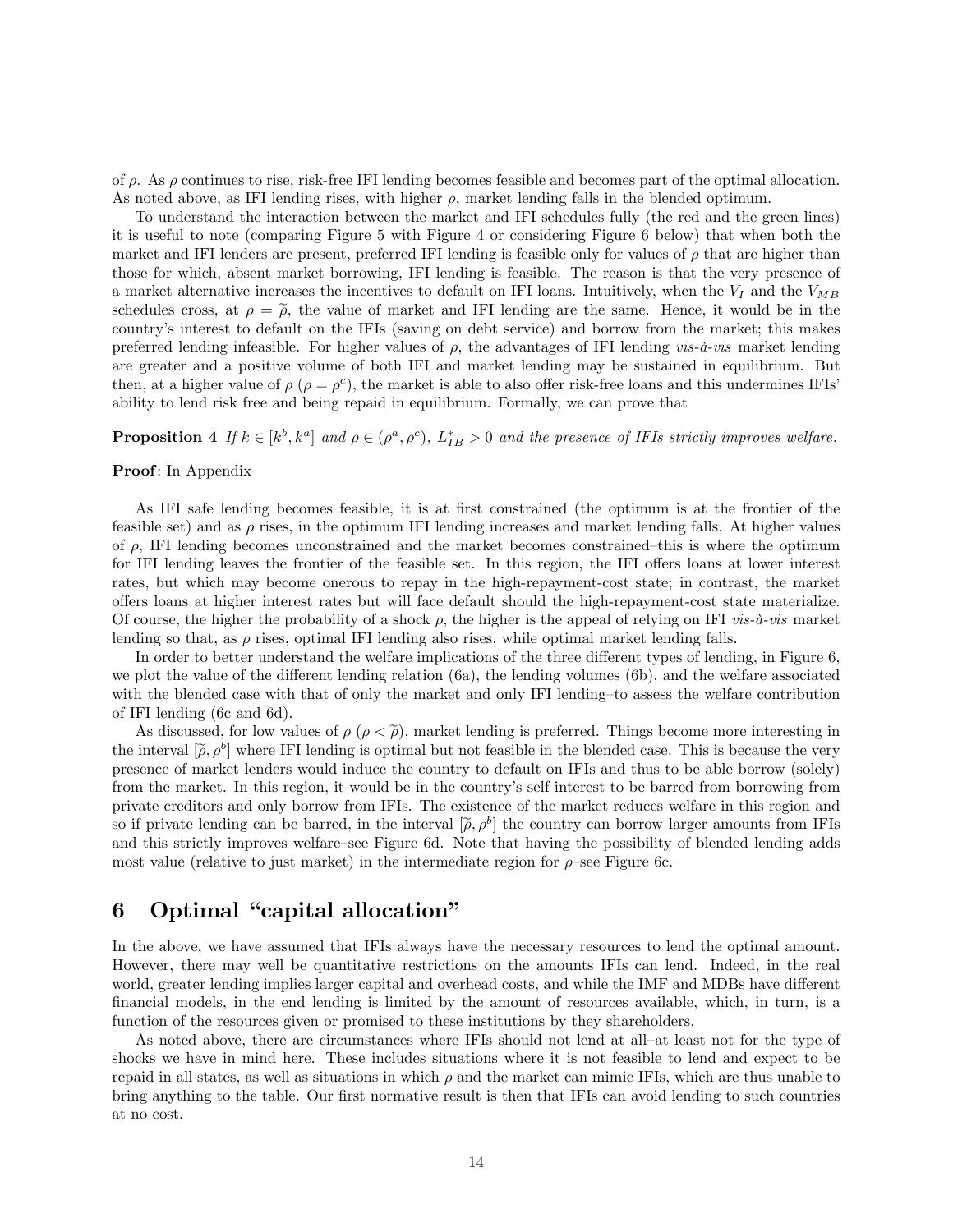

Figure 6: IFI, market and blended

However, there is a more general question, namely if IFIs are constrained in the amount they can lend, how should they allocate loans across a set of heterogeneous countries? To answer such a question, we run numerical simulations considering a continuum of countries, $30$  differing only with respect to the value of the probability of a shock  $\rho$ , which we assume to be uniformly distributed. To make progress we have to make an assumption regarding the representative IFI's objective function.<sup>31</sup> We assume that the official lender weighs each country's utility equally, and that it maximizes the sum of the utilities in the blended case, net of the utilities associated with optimal market lending if it abstained from offering any loan. We then compare the globally unconstrained optimum against situations in which the preferred creditor's ability to lend is limited by increasingly tighter global lending limits. These limits may arise because of resource or capital constraints. The results are summarized in Figure 7.

The green line represents the case where the preferred lender has adequate resources to fund the total amount of optimal lending, which is exactly equal to the green line in Figure 5a. When the preferred lender becomes constrained, it will start allocating resources where they are most valuable. Considering Figure 6c, preferred lending adds most value at intermediate values of  $\rho$  where the relative advantage of IFI vis- $\dot{a}$ -vis market lending is the highest. Of course, for higher values of  $\rho$  ( $\rho > \rho^c$ ), the market can mimic IFIs, and thus there is no reason for IFIs to lend in that region.

These results suggest where IFIs should focus their lending firepower and the results are quite intuitive. IFI lending should be focussed on countries where the probability of a major shock is relatively high-but not too high. It is in this intermediate range that the additional value of preferred lending over market lending is greatest. For countries where the probability of a shock is low, IFI lending may not be feasible. In the intermediate range, countries will in general wish to borrow from both IFIs and the market and countries benefit from having the two types of contract–a low-cost loan that is always repaid, and a higher cost loan, which is only paid in some, but not in all states. At very high values of  $\rho$ , preferred lenders add nothing

<sup>&</sup>lt;sup>30</sup>More precisely we run the numerical simulations for 20 different values of  $\rho$ , using the same parameter values as in the previous simulations.

 $31$ In our analysis, we assume that only one IFI exists. But the problem is equivalent to one in which the IFI community has to allocate its limited resources across countries. Of course, here we have to abstract from differences in preferences among IFIs.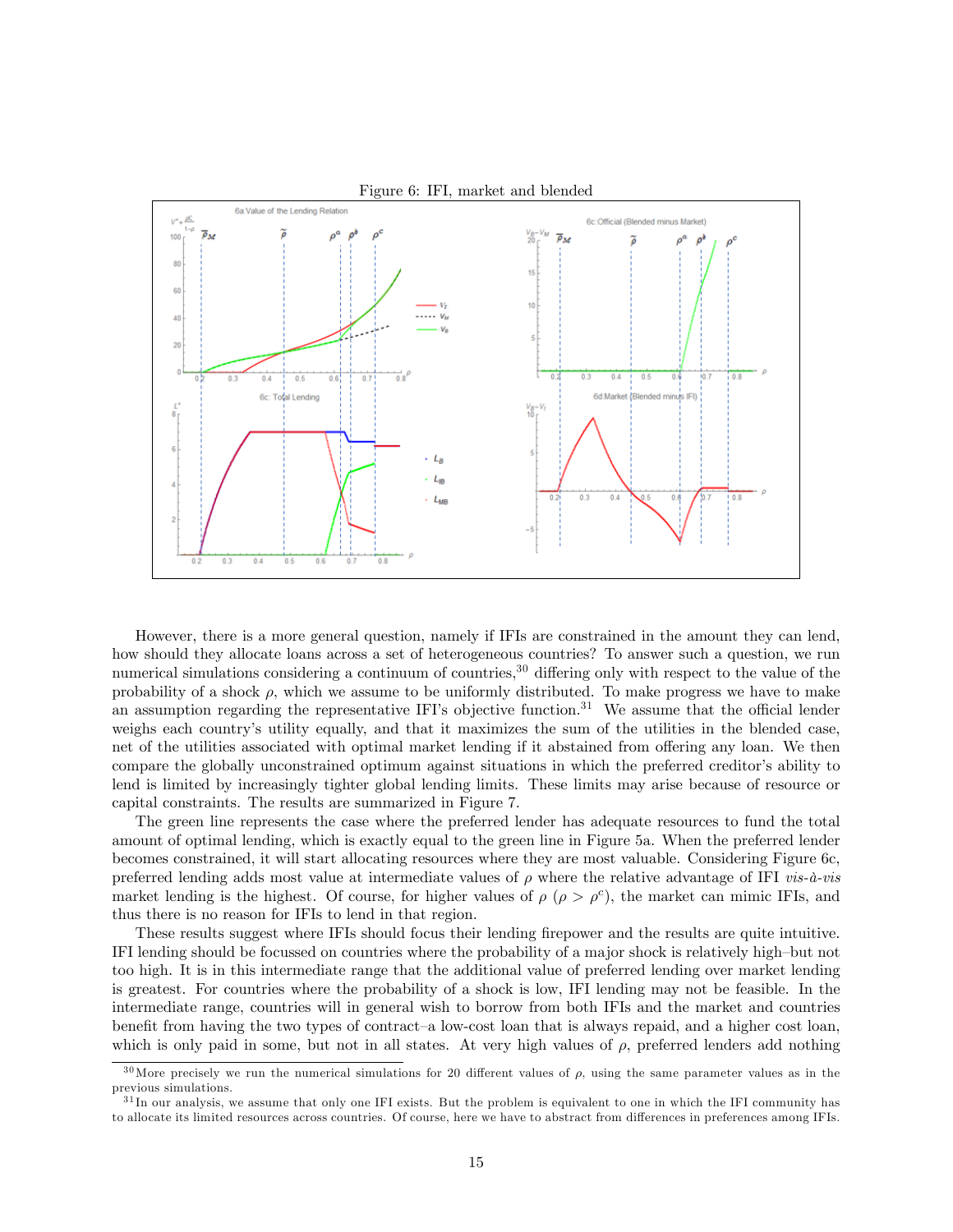

Figure 7: Optimal lending allocation

compared to the market.

## 7 Interpretation and robustness of the results

In our modeling strategy, we stripped the problem down to a set of core elements. This allowed us to obtain a set of closed-form results, something relatively rare in the current sovereign debt literature, which tends to rely on numerical solutions. However, questions may arise on how we should interpret the different parameters of the model and on whether our results would hold true in a more general set up. We now try to answer these questions.

To present the different cases, we have mostly focused on the parameter  $\rho$ , the probability of a large negative shock that prompts the need for emergency lending. Our main Önding is that IFI lending is more valuable for intermediate values of  $\rho$ . The intuition is that if  $\rho$  is low, no lending would be supported because the country will always default and, if  $\rho$  is large, the value of the lending relationship is so high that the country will always repay and can thus borrow risk free from the market. The most important assumption behind these results is that the probability of the negative shocks and their intensity are orthogonal, which in reality may not be the case. Had we assumed that the frequency and intensity were correlated, perhaps negatively, both components would affect the value of the lending relationship.<sup>32</sup> In addition, in the case of frequent and relatively small shocks, the result that for large enough values of  $\rho$  the market can lend risk free, would be a pretty accurate description of business cycle lending in advanced economies, rather than simply a theoretical possibility.

As per the intensity of the shocks, we assumed that it is equal to a fixed parameter  $C$ . We did not vary that parameter in our analysis. Instead, we paid more attention to the parameter a, the marginal value of lending. If we think that the value of lending is more valuable if shocks are more severe, then the parameter a can be thought of as a measure of the severity of these emergencies. Following the above discussion, the value of the lending relation should depend not only on the values of a and  $\rho$ , but also on their correlation.

In our analysis, the key parameter that differentiates the value of IFI and market lending is  $k$ , the cost of repayment in the high-repayment-cost state. The higher is  $k$ , the more valuable is market lending because

 $32$ It is worth noting that in a more general model the relative weight of the two would also depend on risk aversion.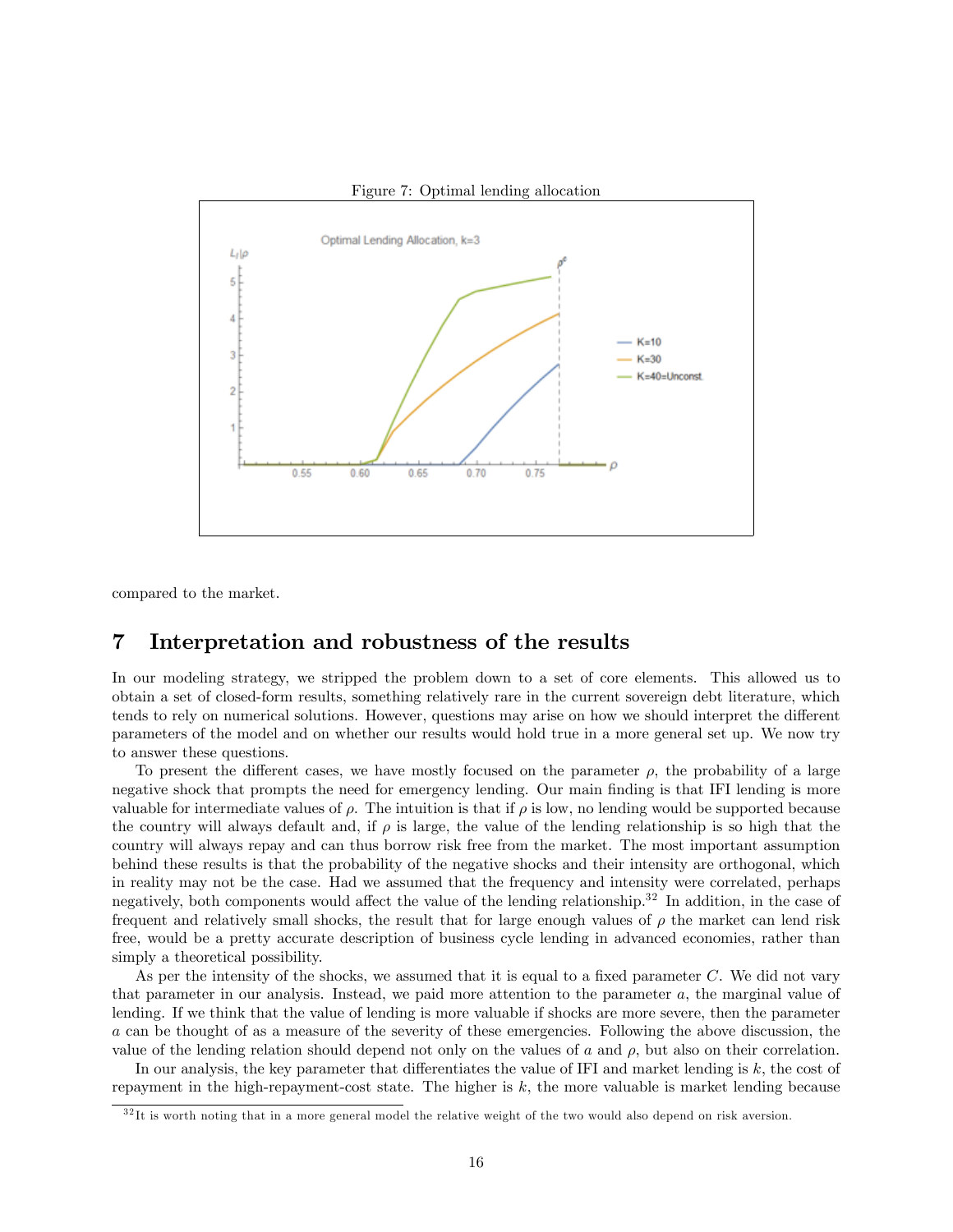of the state contingency. Notice that having normalized the cost of repayment in the low-repayment-cost state to one,  $k$  can be thought of as a "measure" of the volatility of the cost of servicing the debt, and hence as a measure of the volatility of fiscal revenues or of fiscal needs.

With the aim of simplifying the analysis, we assumed that  $k$  could only assume two value, "high" and ìlow.î When this is the case, it is necessarily optimal for IFIs to limit their lending to be repaid in both states, letting the market offer contracts that will in general not be paid in the high-repayment-cost state. Notice, however, that if we had a continuum of values of k, IFIs may not wish to be constrained to only lend expecting to be repaid in absolutely all states. Consider, for example, the aftermath of a major financial crisis, a conflict, or a large natural catastrophe. Probably, in such states, the country will either enter into arrears with IFIs, or its obligations be "evergreened." Strictly speaking, totally risk-free lending may not exist. Hence, in a more general set-up it may be optimal for IFIs to offer loans that are repaid in full in almost all states, while the market will offer loans that are repaid less often. Our qualitative results would carry through. Countries may fall into arrears with IFIs in such states and may repay capital and interest at a later date.

In our analysis, we also assumed that if a country defaulted on one type of lender (market or IFI), this would not affect its ability to borrow from the other type. This, however, is generally not necessarily the case. The credit rating of a country would normally be severely affected if arrears were built up with IFIs, which would then curtail the ability to borrow from the market. Had we incorporated this into the model, the value of the IFI lending relation would have increased and as would the ability of IFIs to lend risk free.

## 8 Conclusion and policy discussion

One of the most persistent puzzles regarding the global Önancial architecture has been in relation to the preferred status of the main IFIs. While PCT is critical to the operations of the IMF and the major MDBs, it is not generally stated in legal contracts, and it has been normally described as a market custom. This suggests that it should be understood as an endogenous outcome of the relation of a country with its creditors rather than something that is imposed. And yet we know of no paper to date that provides an explanation of why this may be the case. Our contribution is to provide a relatively simple model that illustrates how IFIs can lend at close to the riskless interest rate and expect to be repaid in all states of nature (as it is always in the countryís interest to repay) and how the existence of preferred creditors, in addition to private lenders (which may suffer default), may be valuable. Existing papers that consider sovereigns' willingness to pay do not include seniority and those models that include seniority do not appear to consider willingness to pay. We believe that this is the first paper that attempts to provide a theoretical justification for both the existence of preferred lenders and how they may improve welfare.

From the standpoint of the country, borrowing from a private creditor is more expensive but repayments are ex-post state contingent. In contrast, preferred lenders are in a position to offer cheaper more competitive Önancing but countries must be prepared to repay in all states. In our model, preferred lenders may limit the amount of financing that is offered. The potentially binding constraint for the preferred lender is that it must be repaid in bad states of nature, where the cost of repayment is high, while the potentially binding constraint for private lenders is that they must be repaid in the good state where that cost is low. Hence, while both lenders offer loans with the same fair ex-ante returns, ex post outcomes may differ.

Our results may also be considered in a more normative fashion as IFIs consider their role in sovereign lending versus that of the market. As the two types of lenders play different roles, there is no reason to think that IFIs should mirror the behavior of private lenders. Indeed IFIs add value precisely because they behave differently. If IFIs priced loans to risk, as private lenders do, then this would be tantamount to admitting that their lending is risky and that borrowers may then default. Taking this logic to the limit, IFIs would then become just one more (defaultable) lender among many, and lose their PCT. Rather, we suggest that IFI should consider where they may add most value given that they can offer loans at low rates but subject to the restriction that they expect to be repaid in all states.

We conclude that IFIs should focus their firepower where the probability of shock recurrence is in an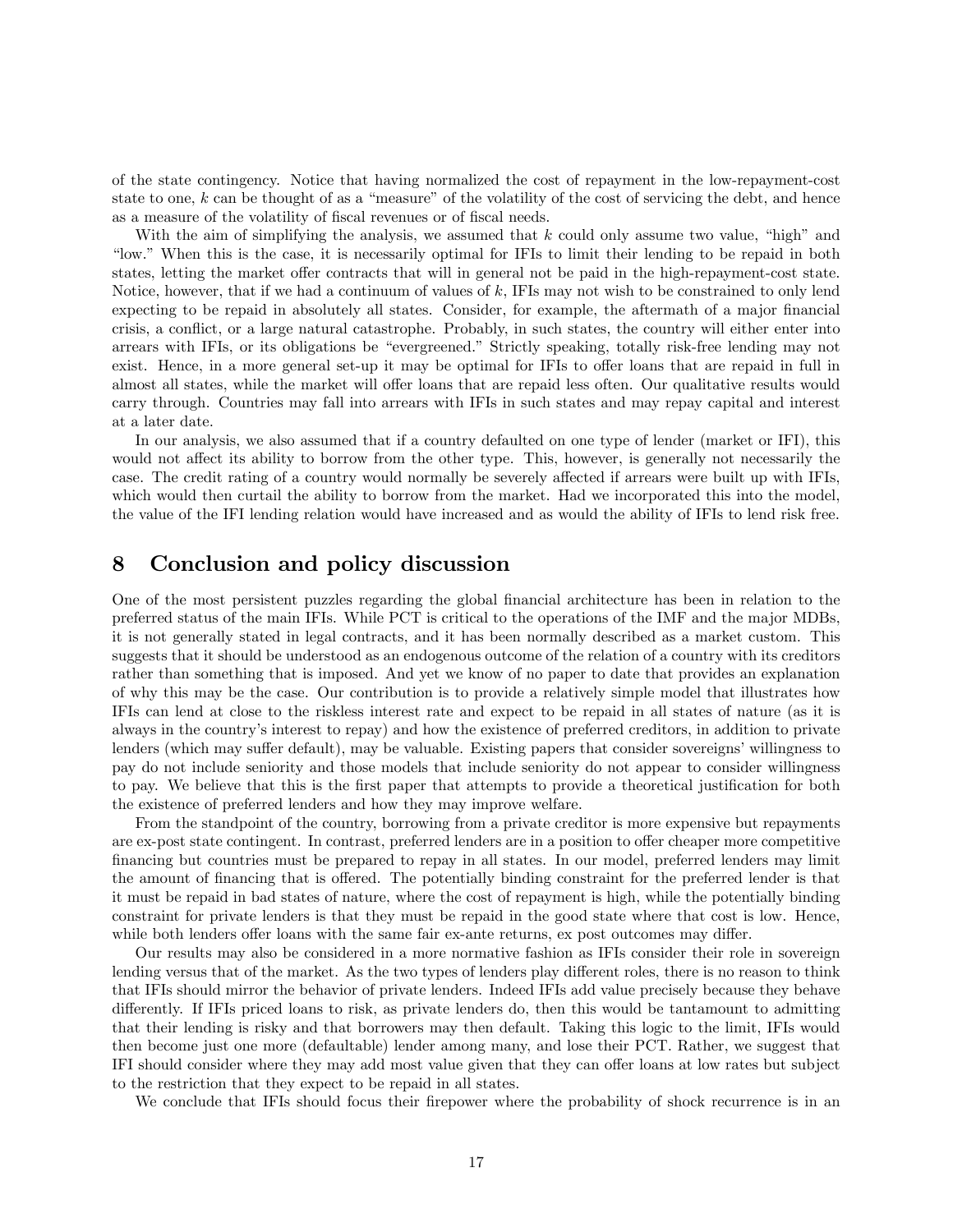intermediate zone. This result holds if preferred lenders are unconstrained in terms of capital and is strengthened if preferred lenders are constrained. Indeed, if the overall lending constraint is very tight, then preferred lenders should refrain from lending to countries with a high probability of crisis recurrence, even if fiscal volatility is quite high (and leave this to the market), and concentrate their activity even more on the group of intermediate shock-prone countries where there is the greatest bang for each buck of lending.

We also discussed a number of caveats to our results given our relatively simple model. In addition to those points, it is worth noting that throughout our analysis, as it is common in the sovereign debt literature, we assumed that the market and IFIs cannot offer state-contingent contracts, where repayment depends on the realization of the state of nature. Were this the case, it might be possible to improve on the current allocation and countries might be able to borrow more and avoid costly defaults. There are various reasons why such contracts do not exist. Some argue that a finance minister is generally not blamed if there is a slump in the global market for an important commodity export but that if a costly hedge is purchased and not needed then there may be an ex-post inquiry as to why resources were "wasted." There have been various proposals for GDP-indexed debt but here there are concerns that statistics might be manipulated and/or such contracts may be difficult to price. A further intriguing reason, more related to our model, is that, if a state-contingent contract takes the form of requiring lower payments in bad states but higher repayments in good states, then the willingness to repay in the good state may be threatened. In the comparison of the continuing value of the lending relationship versus the cost of repayment, this may actually restrict lending.<sup>33</sup>

We also assumed that loans should be repaid at the end of each period and hence we ruled out the possibility that countries might roll-over debt with IFIs and borrow more to avoid repayment when it is most costly to do so. This discussion is closely related to the restriction maintained by the main IFIs that they should not "evergeen"–extend new loans to repay old loans. Had we allowed this, the official sector could lend to help countries repay market. However, this would go against the principle of "private sector" involvement" in periods of debt distress or, in other words, against the principle that the private sector should suffer losses as, presumably, it had lent at rates precisely reflecting such risks. If "evergreening" of official loans and additional borrowing more to "bail out" private creditors were allowed, then this would add even greater value to official lending (from the standpoint of the country) and make it easier and cheaper for the country to borrow from the market. However it is unlikely that such practices would be consistent with maintaining PCT, a AAA credit rating, and a low cost of financing for those multilaterals that borrow on global capital markets.

A further interesting result is that, for some parameter values, it would be in a countryís own best interest to not be able to borrow from private markets. This is an important issue that is discussed at length in IFIs and even merits an acronym, NCBP, which stands for non-concessional borrowing policy, and applies to countries that received debt relief under the Multilateral Debt Relief Initiative (MDRI). More precisely, IFIs sought to restrict the amount of commercial debt such countries could contract, both to avoid the repeat of the build up of unsustainable levels of debt and in order to preserve PCT. IFIs have tried to implement NCBPs with the threat that future concessional resources might be curtailed if countries did not abide. But it is not easy to enforce such a rule. Countries have many ways to contract debt. For example, public companies may provide an indirect way of borrowing that is hard to monitor. Another is that investment needs in the developing world are large so that, in many instances, IFIs may be tempted to offer NCPBs' waivers. Indeed, despite the NCBP, public debt in low income countries that obtained debt relief has increased in the last decade and is now close pre-MDRI levels. Still, this is an issue that deserves further thought and consideration.

To conclude, our fundamental result, is that creditors that expect to be paid in all states of nature are very different animals to commercial lenders. While commercial lenders price loans according to risk and should therefore expect restructuring if unfavorable states materialize, IFIs who expect loans to be risk free play by different rules. But in order to play by those rules their behavior must be consistent. Considering

<sup>3 3</sup>Anderson, Gilbert and Powell (1989) suggest that the World Bank may wish to guarantee such state contingent contracts. The argument is that markets can manage price risks while multilaterals may have a comparative advantage in controlling ìperformance risks.îThis argument depends on the multilateral having some other power of persuasion on the country perhaps coming from its governance structure.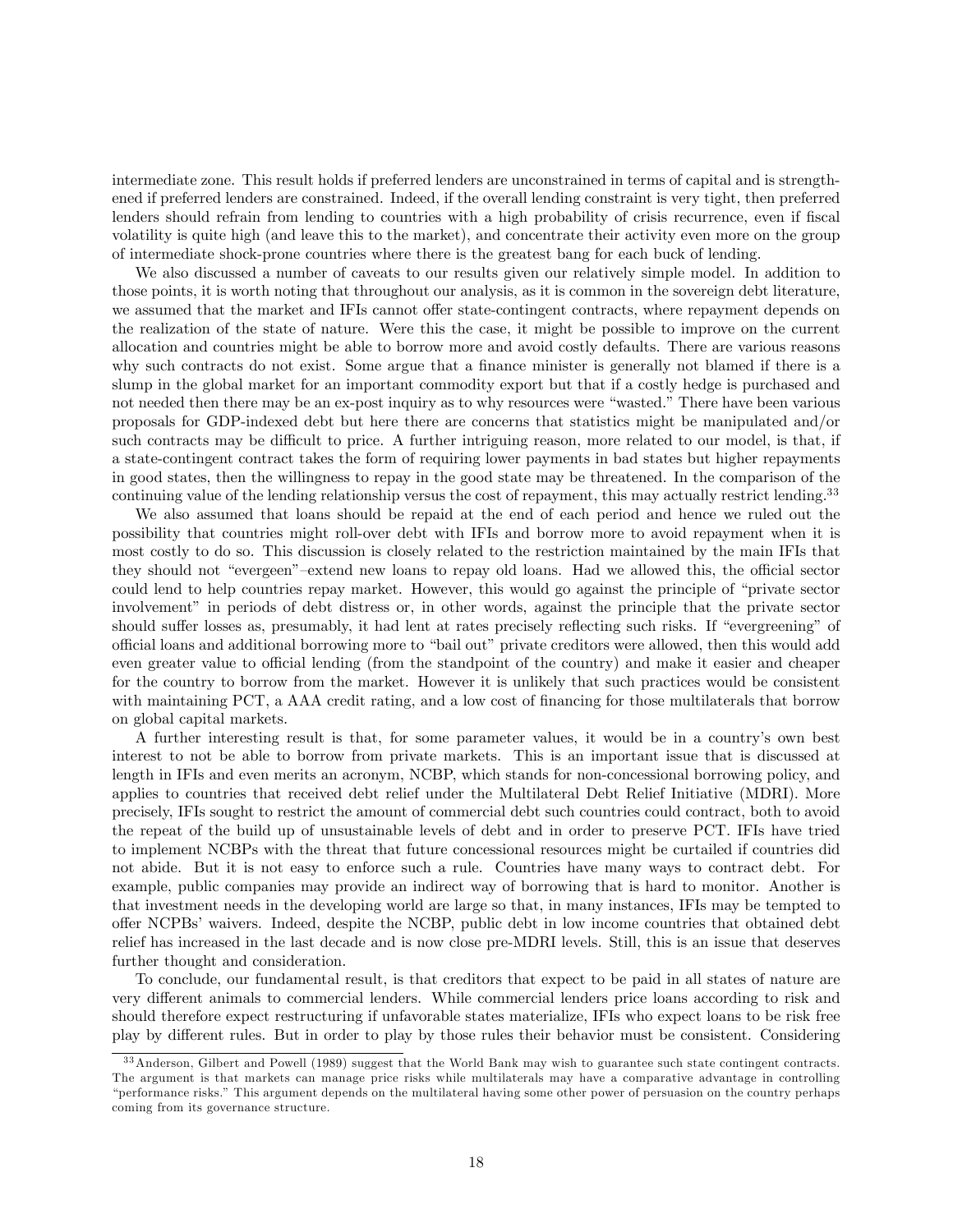carefully the constraints and ensuring that preferred lending is complementary to market lending should help maximize the bang for each buck of preferred creditors' capital.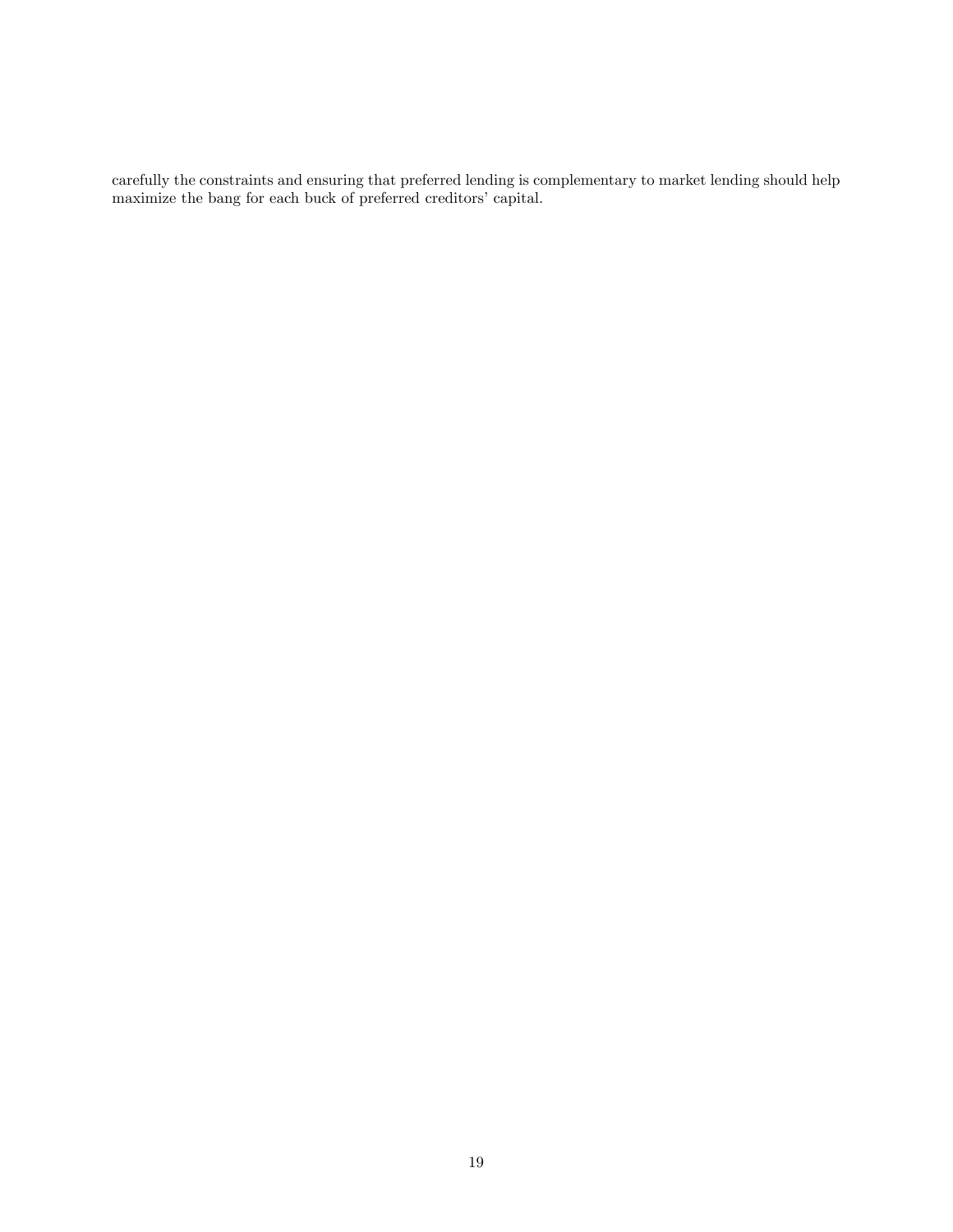## References

- [1] Aguiar, M., and Amador, M. (2014), "Sovereign debt," in Handbook of International Economics, Vol. 4, pp. 647-687. Elsevier.
- [2] Anderson, R.W.; C. L. Gilbert, and A. Powell (1989), "Securitization and Commodity Contingency in International Lending," American Journal of Agricultural Economics, Vol. 71, pp. 523–530.
- [3] Beers, D., and J. Mavalwalla (2017), "Database on Sovereign Debts" Bank of Canada, Technical Report #101.
- [4] Bolton, P. and O. Jeanne (2009) "Structuring and Restructuring Sovereign Debt: The role of seniority," The Review of Economic Studies, Vol. 76, pp.879-902.
- [5] Boz, E. (2011) "Sovereign default, private sector creditors, and the IFIs," Journal of the International Economics, Vol. 83, pp.  $70-82$
- [6] Buiter, W. and S.M, Fries (2002), "What Should the Multilateral Development Banks do?," European Bank for Reconstruction and Development Working Paper, No. 74.
- [7] Bulow, J., and K. Rogoff (1989), "A Constant Recontracting Model of Sovereign Debt," Journal of political Economy, Vol. 97, pp 155-178.
- [8] Chatterjee, S., and B. Eyigungor (2012) "Maturity, indebtedness and default risk," American Economic Review, Vol. 102, pp.  $2674-99$ .
- [9] Council of Foreign Relations (2018) "The IMF: The World's Controversial Financial Firefighter" https://www.cfr.org/backgrounder/imf-worlds-controversial-financial-firefighter
- [10] Cruces, J.J., and T.R. Samples, T.R. (2016), "Settling Sovereign Debt's Trial of the Century." Emory Intíl L.. Rev., Vol. 31, p.5.
- [11] Eaton, J., and M. Gersovitz, M. (1981). "Debt with potential repudiation: Theoretical and empirical analysis," The Review of Economic Studies, Vol. 48, pp. 289-309.
- $[12]$  Fink, F., and A. Scholl (2016), "A quantitative model of sovereign debt, bailouts and conditionality," Journal of International Economics, Vol. 98, pp. 176–190
- [13] G20 Eminent Persons Group on Global Financial Governance (2018) "Making the Global Financial System Work for All" https://www.globalfinancialgovernance.org/assets/pdf/G20EPG-Full%20Report.pdf
- [14] Gonçalves, Carlos Eduardo and Bernardo Guimaraes (2015) "Sovereign default risk and commitment for fiscal adjustment," Journal of International Economics, Vol. 95 pp 68–82.
- [15] Hatheondo, J. C., L. Martinez, and Y. K. Onderc (2017), "Non-defaultable debt and sovereign risk," Journal of International Economics, Vol. 105, pp. 217–229
- [16] Humphrey, C. (2015) "Are Credit Rating Agencies Limiting the Operational Capacity of Multilateral Development Banks?" Inter-Governmental Group of 24, G24, October.
- [17] IMF (2013), "Sovereign debt restructurings-recent developments and implications for the Fund's legal and policy framework," Washington DC.
- [18] Kletzer, K. M., and B.D. Wright (2000), "Sovereign debt as intertemporal barter," American Economic Review, Vol. 90, pp. 621-639.
- [19] Levy Yeyati, E. (2009) "Optimal Debt? On the Insurance Value of International Debt Flows to Developing Countries," Open Economies Review, Vol. 20, pp.489-507.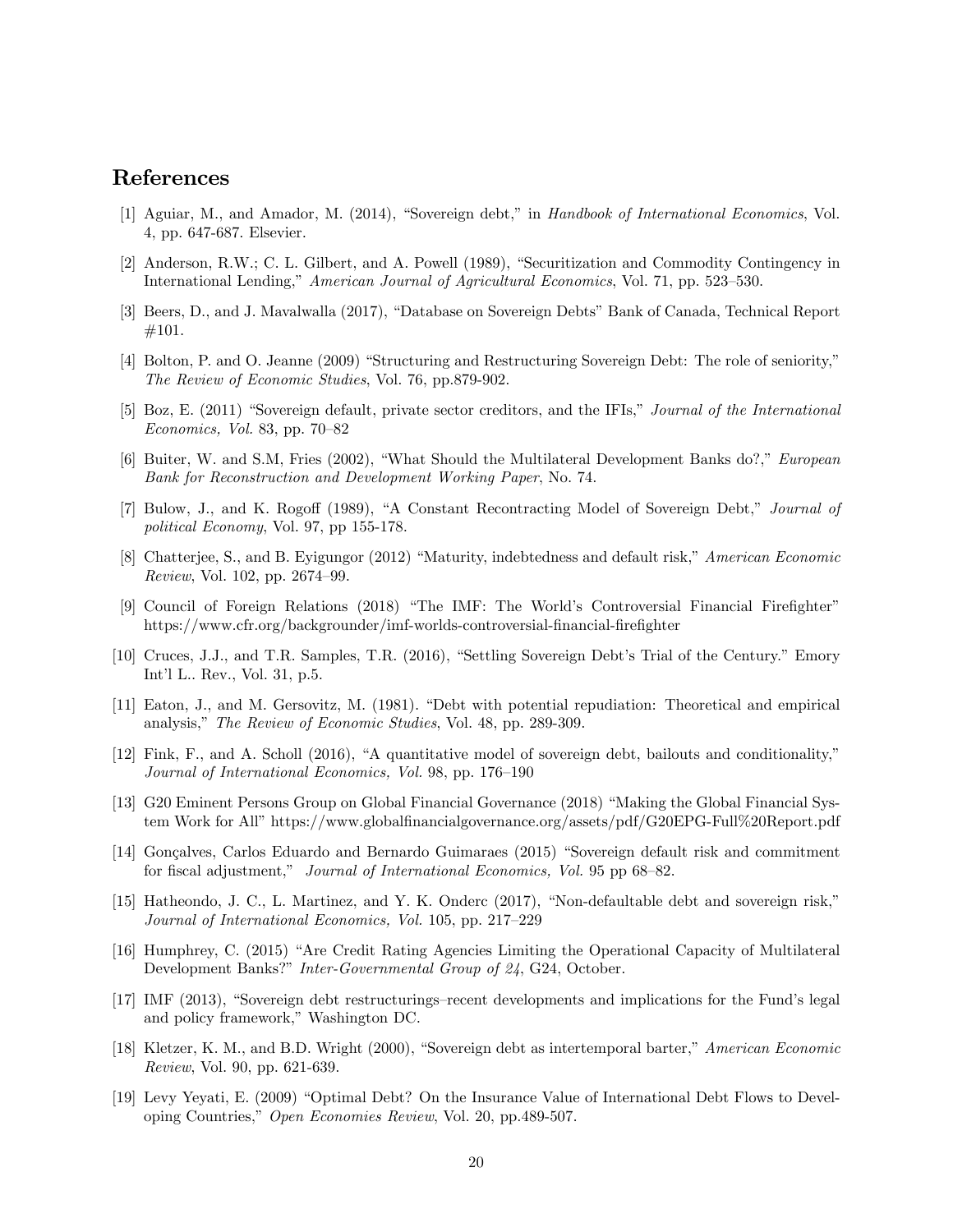- [20] Martha, R., S. J. (1990) "Preferred Creditor Status Under International Law: The Case of the International Monetary Fund," The International and Comparative Law Quarterly, Vol 39, pp. 801-826.
- [21] Moody's (2017) "Rating Methodology: Multinational Development Banks and Other Supranational Entities": March 29, Moody's, New York.
- [22] Oeking, A, and M. Simlinski (2016) "Arrears to the IMF-a ghost of the past?," IMF Working Paper N.255.
- [23] Perraudin, W., A. Powell and P. Yang (2016) "Multilateral Development Bank Ratings and Preferred Creditor Status" Inter-American Development Bank Working Paper Series N. 697.
- [24] Risk Control (2017) "Preferred creditor treatment and risk transfer," Research Report  $17/133a$ .
- [25] Schadler, S. (2014) "The IMF's Preferred Creditor Status: Does it still make sense after the Euro crisis?" Center for International Governance Innovation, Policy Brief, No. 37.
- [26] Schlegl, M., C. Trebesch and M. Wright (2015) "Sovereign debt repayments: Evidence on seniority," VOX EU column, https://voxeu.org/article/sovereign-debt-repayments-evidence-seniority
- [27] Schlegl, M., C. Trebesch and M. Wright (2019) "The seniority structure of sovereign debt," NBER Working Paper No. 25793 Issued in May 2019
- [28] Standard and Poor's (2017) "An In-Depth Look at The Proposed Changes to The Multilateral Lending Institutions and Supranationals Criteria," S&P, New York.
- [29] Steinkamp, S. and F. Westermann (2014) "The Role of Creditor Seniority in Europe's Sovereign Debt Crisis," Economic Policy, Vol. 79, pp. 495-552.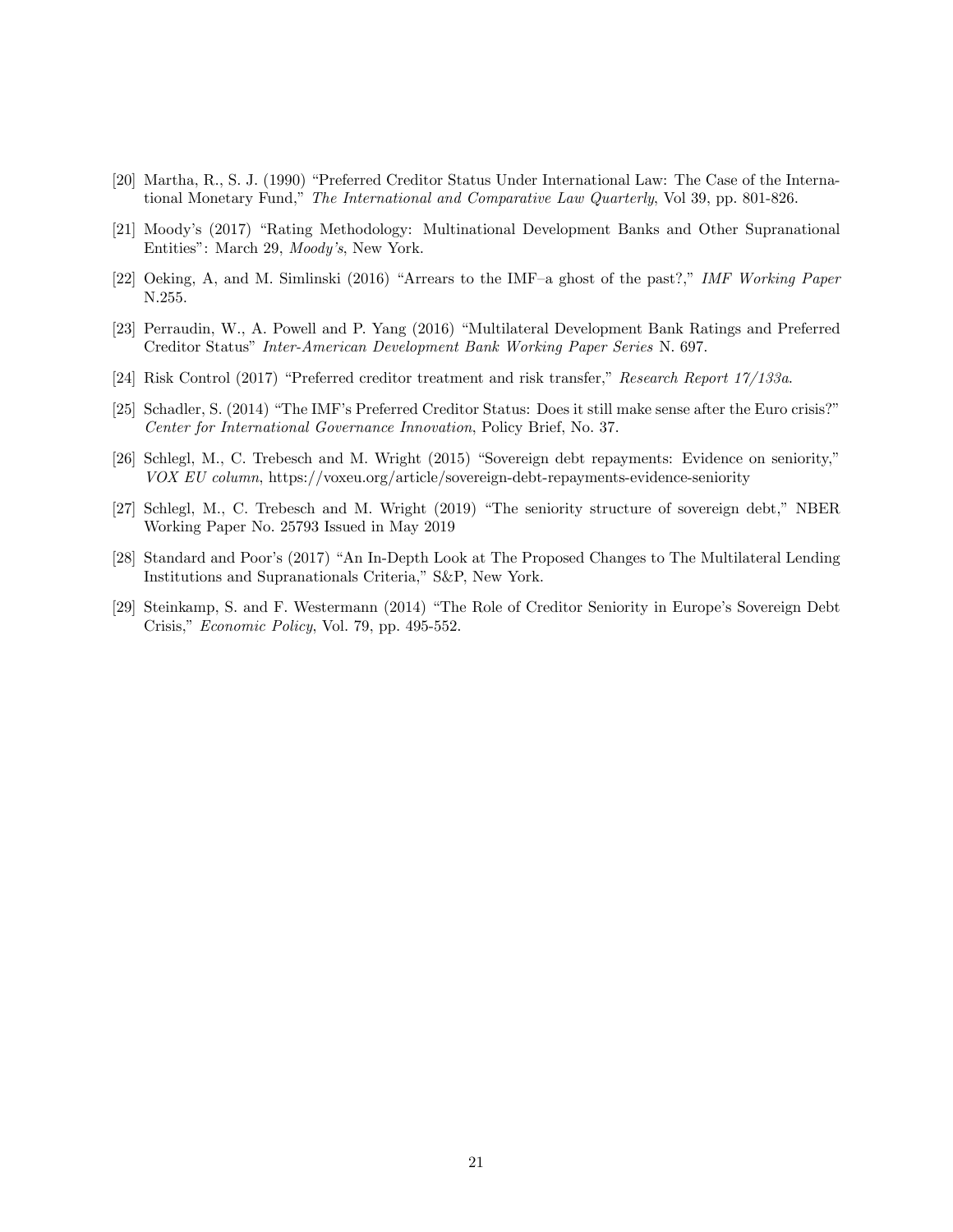## 9 Appendix

### Proof of Proposition 1:

From (4) we have that a country will not default in high-repayment-cost states and repay in lowrepayment-cost state if

$$
L_I \le 2(a - \frac{(1 - (1 - \pi)\rho)(k - 1)}{\rho}) \equiv \widetilde{L}_I.
$$

Substituting  $(2)$  into  $(3)$ , the maximum amount of official lending that will be repaid in both states is given by

$$
\overline{L}_I = 2(a - \pi + (\pi - \frac{1}{\rho})k). \tag{22}
$$

It follows that  $\tilde{L}_I - \overline{L}_I > 0 \iff \pi < \frac{1}{2} + \frac{1}{2\rho(k-1)} \equiv \pi^k$ , which is always the case because of (A1), so that (3) implies (4). We thus have that

$$
\overline{L}_I > 0 \Longleftrightarrow \rho > \frac{k}{a + \pi(k - 1)} \equiv \overline{\rho}_I. \tag{23}
$$

If  $\rho \leq \overline{\rho}_I$ , no official lending occurs. Consider the case  $\rho > \overline{\rho}_I$ . Absent default constraints, in period t, the country would choose

$$
\hat{L}_I \equiv \underset{L_I}{\text{arg}\max} - C + aL - \frac{L_I^2}{2} - ((1 - \pi)k + \pi)L_I,
$$
\n(24)

that is,

$$
\widehat{L}_I = a - \pi - (1 - \pi)k. \tag{25}
$$

However, this ignores the default constraints. The solution will be constrained, if  $\widehat{L}_I - \overline{L}_I = \frac{2k - \rho(a + k - \pi(k-1))}{\rho} > 0 \iff \rho < \frac{2k}{a + \pi(k-1) - \pi} \equiv \widehat{\rho}_I$ . So the optimum lending will be the constrained solution,  $L_I^* = L_I$  if  $\rho < \hat{\rho}_I$ , and the unconstrained one,  $L_I^* = L_I$  if  $\rho \geq \hat{\rho}_I$ . Substituting  $L_I^*$  into (2) we can then solve for the optimal value of the value function  $V_I^*$  for each case.  $\Box$ 

### Proof of Lemma 1:

Substituting (8) into (9), the maximum amount of lending that will be repaid in the high-repayment-cost state is given by

$$
\overline{L}_{MD} = \frac{2(\rho a \pi - 1)}{\pi \rho},\tag{26}
$$

and

$$
\overline{L}_{MD} > 0 \Longleftrightarrow \rho > \frac{1}{a\pi} \equiv \overline{\rho}_M. \tag{27}
$$

Hence, if  $\rho \le \overline{\rho}_M$ , no market lending occurs. Consider the case  $\rho > \overline{\rho}_M$ . Absent default constraints, should a shock occur, the country would choose

$$
\widehat{L}_{MD} \equiv \underset{L}{\arg \max} - C + \alpha L_{MD} - \frac{L_{MD}^2}{2} - L_{MD},\tag{28}
$$

that is,

$$
\widehat{L}_{MD} = a - 1. \tag{29}
$$

However, as we just said, this ignores the default constraints. The solution will be constrained, if  $\widehat{L}_{MD} - \overline{L}_{MD} = \frac{2 - \pi \rho(a+1)}{\pi \rho} > 0 \iff \rho < \frac{2}{\pi(a+1)} \equiv \widehat{\rho}_M$ . So the optimum lending will be the constrained solution,  $L_{MD}^* = L_{MD}$  if  $\rho \leq \hat{\rho}_M$ , and the unconstrained solution will be,  $L_{MD}^* = L_{MD}$ , if  $\rho \geq \hat{\rho}_M$ . Substituting  $L_{MD}^*$  into (8), we can then solve for the optimal value of the value function  $V_{MD}^*$  for each  $case.\square$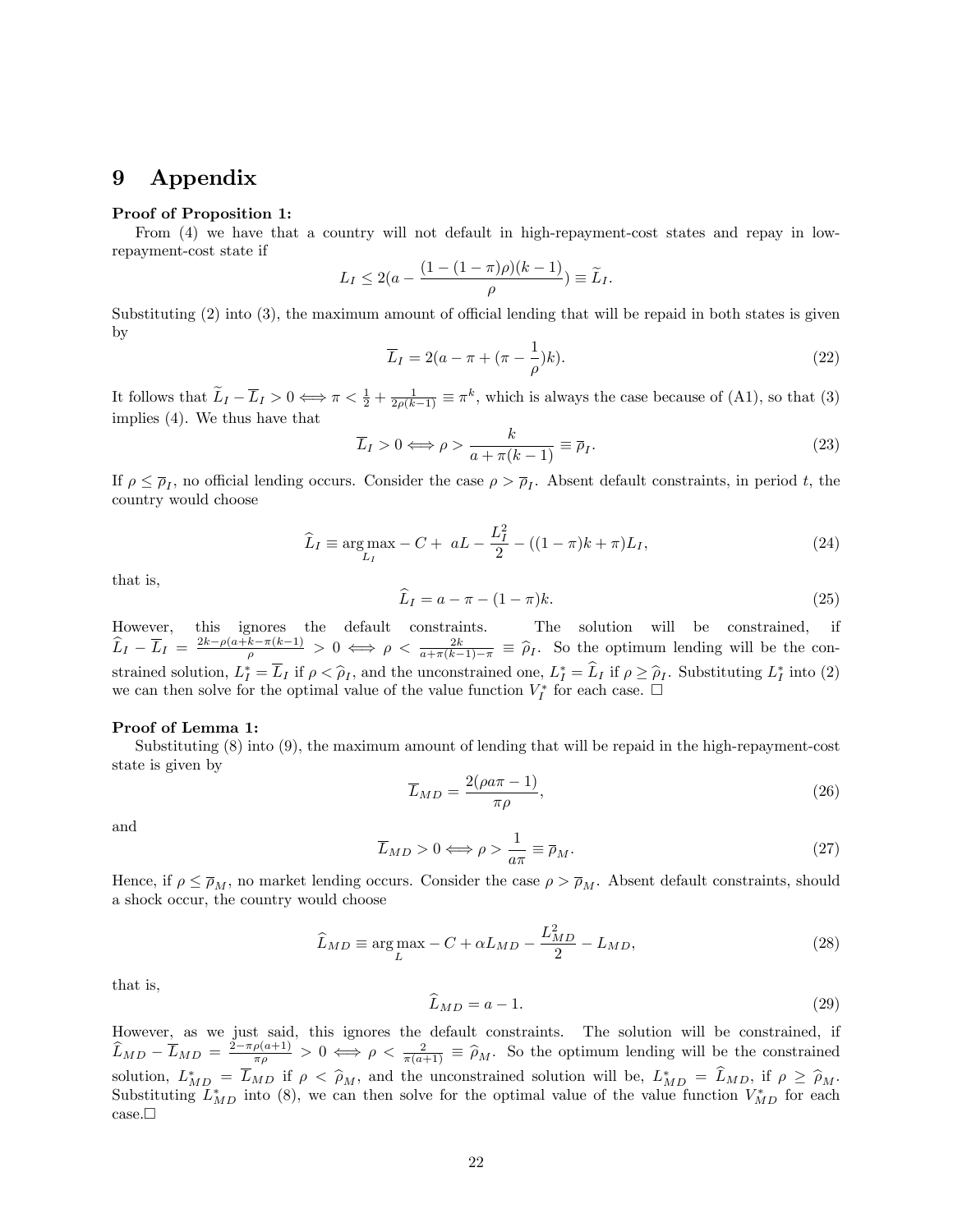### Derivation of Condition 13:

The value function for the country, assuming that, if faced with a shock, borrows  $\widehat{L}_{MD}$  from an IFI at the risk-free interest rate, and it repays both in the high- and in the low-repayment-cost state, is given by:

$$
V_{ND} = \rho(-C + a\widehat{L}_{MD} - \frac{\widehat{L}_{MD}^2}{2} - \frac{\widehat{L}_{MD}}{\pi}((1-\pi)k + \pi) + V_{ND}).
$$
\n(30)

Solving for  $V_{ND}$ , and using (29), we have that

$$
V_{ND} = \frac{((2K - (a-1)^2)\pi - 2(a-1)(1-\pi)k)\rho}{2\pi(1-\rho)},
$$
\n(31)

and substituting this value into that condition  $(12)$ , and using  $(29)$ , we obtain

$$
\rho \le \frac{2k}{(a+2k-1)\pi} \equiv \rho^c \Longleftrightarrow V_{ND} - k\frac{L_{MD}^*}{\pi} \le -\frac{\rho C}{1-\rho}.
$$

### Proof of Proposition 3:

To prove Proposition 3, it is useful to start by proving two Lemmas.

**Lemma 4** If  $\rho \in [\overline{\rho}_I, 1)$ ,  $V_I - V_{MD}$  increases with  $\rho$ .

**Proof:** Under Assumption A1, we have that  $\overline{\rho}_M < \overline{\rho}_I < \widehat{\rho}_M < \widehat{\rho}_I$ . We show that  $\frac{\partial (V_I - V_{MD})}{\partial \rho}$  is positive in all the different sub-intervals of  $\rho$ . (i) In the interval  $\rho \in (\bar{\rho}_I < \hat{\rho}_M], \frac{\partial (V_I - V_{MD})}{\partial \rho} = \frac{2(k^2 \pi^2 - 1)}{\pi^2 \rho^2} > 0$ , because of (A1).

(ii) In the interval  $\rho \in (\hat{\rho}_M, \hat{\rho}_I], \frac{\partial (V_I - V_{MD})}{\partial \rho} = \frac{2k^2}{\rho^2} - \frac{(a-1)^2}{2(1-\pi\rho)}$  $\frac{(a-1)}{2(1-\pi\rho)^2}$ . We further have that  $\lim_{\rho\to 0^+}$  $\rho \rightarrow \widehat{\rho}_M^+$  $\frac{\partial (V_I - V_{MD})}{\partial \rho} =$  $\frac{(a+1)^2(k\pi^2-1)}{2} > 0$ , and  $\lim_{\rho \to 0^-}$  $\frac{\partial (V_I - V_{MD})}{\partial \rho} = 0$  iff  $k = \pm \frac{\rho}{2} \frac{a-1}{1-\pi \rho}$ . This means that there is at most one value of  $k > 0$  in the interval for which  $\frac{\partial (V_I - V_{MD})}{\partial \rho} = \frac{(k+1)(1-\pi)(2a-1+k(1-\pi)-\pi)(a+k+(k-1)\pi)}{2(a+k-(1+k)\pi)^2}$ 2  $\frac{2(-1+k)(1-\pi)(a+k+(k-1)\pi)}{2(a+k-(1+k)\pi)^2} > 0$ . Notice further that

the expression can change sign. Hence the expression is positive in the whole interval. (iii) In the interval  $[\hat{\rho}_I, 1), \frac{\partial (V_I - V_{MD})}{\partial \rho} = \frac{1}{2} \left( \frac{(a-k - \pi + k\pi)^2}{(1-\rho)^2} \right)$  $\frac{(k-\pi+k\pi)^2}{(1-\rho)^2} - \frac{(a-1)^2}{(1-\pi\rho)^2}$  $\frac{(a-1)}{(1-\pi\rho)^2}$ ). We further have that  $\lim_{\rho\to\widehat{\rho}_I}$  $\rho \rightarrow \widehat{\rho}_I$  $\frac{\partial (V_I - V_{MD})}{\partial \rho} =$  $\frac{(k+1)(1-\pi)(2a-1+k(1-\pi)-\pi)(a+k+(k-1)\pi)^2}{a}$  $\frac{2(a+k-1)\pi - \pi}{(a+k-1)\pi^2} > 0$  and that  $\lim_{\rho \to 1}$  $\frac{\partial (V_I - V_{MD})}{\partial \rho} > 0$ . Notice further that  $\frac{\partial (V_I - V_{MD})}{\partial \rho} = 0$ iff  $\rho = \frac{k-1}{a-1+(k-1)\pi} \equiv \rho^d$  or  $\rho = \frac{2a-1-k+\pi(k-1)}{a(1+\pi)-1-\pi(k-\pi(k-1))} \equiv \rho^e$ . Since  $k < a \Leftrightarrow \rho^f > 1$  then there is at most one value of  $\rho \in (\hat{\rho}_I, 1]$  for which the expression can change sign. Hence  $\frac{\partial (V_I - V_{MD})}{\partial \rho_I}$  is positive in the interval. This, together with the fact that  $V_I - V_{MD}$  is a continuous function proves the Lemma.

**Lemma 5** There is  $a \widetilde{\rho} \in [\overline{p}_I, 1]$ , such that for  $\rho > \widetilde{\rho} \Longleftrightarrow V_I > V_{MD}$ .

**Proof:** In the interval  $[\bar{\rho}_M, \bar{\rho}_I], V_M > V_I$  follows directly for the fact that  $L_M > L_I = 0$ . We further have that in the interval  $\rho \in (\hat{\rho}_I, 1), V_I - V_{MD} = \frac{\rho}{2}$  $\left(\frac{(\alpha\!-\!\pi\!-\!(1\!-\!\pi\rho)k)^2}{(1\!-\!\rho)}-\frac{(a\!-\!1)^2}{(1\!-\!\rho\pi)}\right.$  $(1-\rho\pi)$ ), so that  $\lim_{\rho \to 1} (V_I - V_{MD}) > 0$ . This together with the fact that  $V_M > V_I$  at  $\rho = \overline{\rho}_I$ , and that  $V_I - V_M$  is increasing in  $\rho$  in the interval  $\rho \in [\overline{\rho}_I, 1)$ , because of Lemma 2, proves the Lemma.

Now, to prove Proposition 3, first, notice that, if  $\rho \leq \tilde{\rho}$ ,  $V_{MD} > V_I$ , and hence  $L_M^* = L_I^*$  cannot be an equilibrium, so that  $L_M^* = L_{MD}^*$ . For sufficiently high values of  $\rho$ ,  $\rho > \rho^c$ , we have that  $L_M^* = L_I^*$  and thus  $V_M^* = V_I^*$ . It remains to prove that that the interval  $[\tilde{\rho}, \rho^c]$  is non-empty so that the interval in which  $V_I^* > V_M^*$  is also non empty. Since,  $\rho^c > \hat{\rho}_I$ , it is enough to show that

$$
\rho^c > \rho : V_{MD}^* |_{\rho > \widehat{\rho}_M} = V_I^* |_{\rho > \widehat{\rho}_I} \equiv \rho^f
$$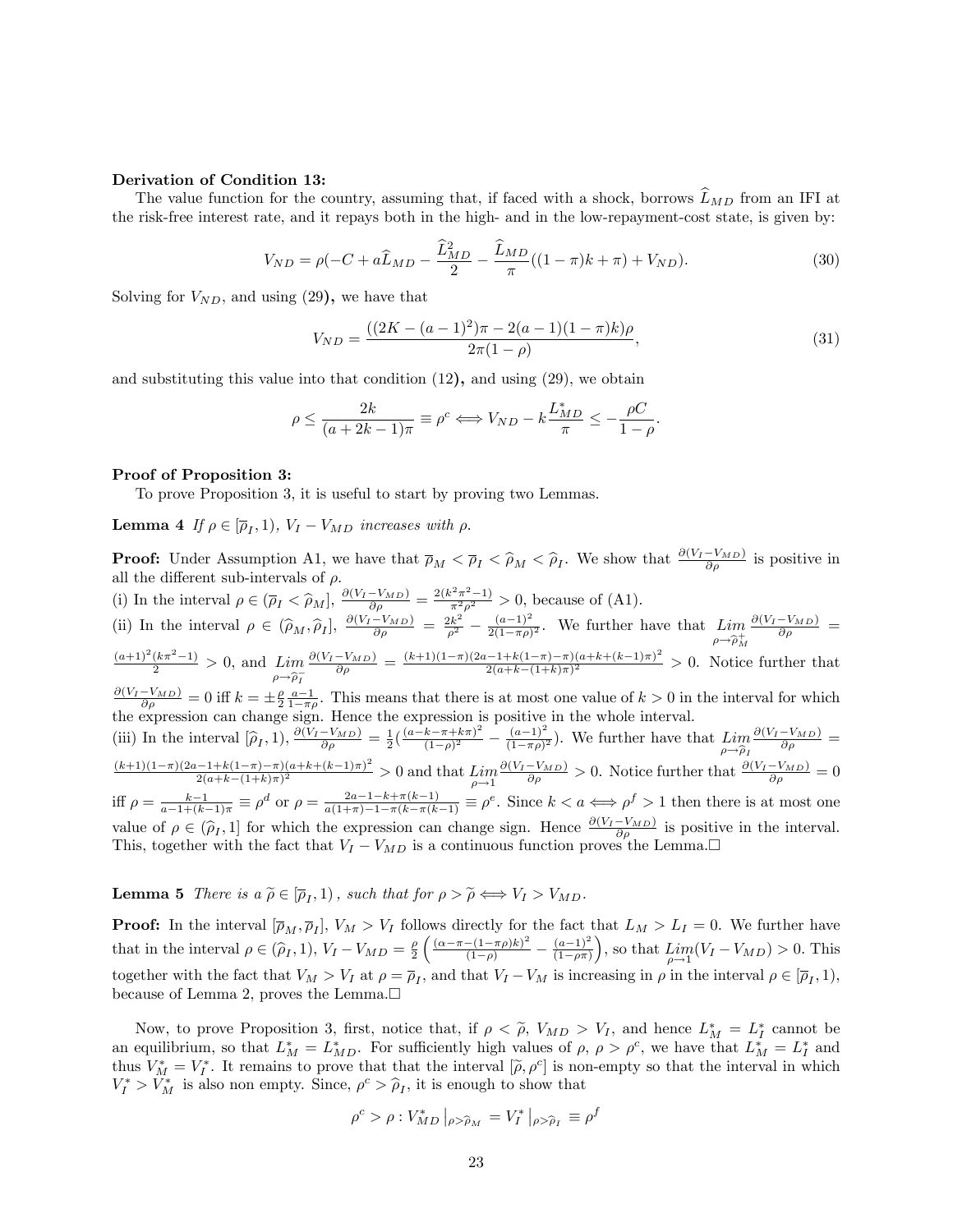Using  $(6)$  and  $(11)$ , we have that

$$
\rho^f = \frac{(a-1)^2 - (a - k(1-\pi) - \pi)^2}{(a-1)^2 - \pi(a - k(1-\pi) - \pi)^2},
$$

and (after some algebra)  $a > 1 \Longrightarrow \rho^c > \rho^f$ .

### Proof of Lemma 2:

For a given  $L_{IB}$ , the additional utility associated with borrowing  $L_{MB}$  at an interest rate  $1/\pi$  from the market  $V_{MB_t}$  is given by (17). Equating  $V_{MB_t}$  with  $V_{MB_t+1}$  the value of market borrowing (on top of official borrowing) can be written as:

$$
V_{MB} = \frac{L_{MB}(2(a-1) - L_{MB} - 2L_{IB})\rho}{2(1 - \pi \rho)}.
$$
\n(32)

For the market to be willing to offer risky loans, the country must be willing to service this debt in the low repayment-cost state. This condition can be written as

$$
V_{MB} \ge \frac{L_{MB}}{\pi}.\tag{33}
$$

Substituting (32) into (33) at equality, the maximum amount of lending that will be repaid in the low repayment-cost state is given by:

$$
\overline{L}_{MB} = \frac{2(\rho \pi (a - L_{IB}) - 1)}{\pi \rho}.
$$
\n(34)

We further have that

$$
\overline{L}_{MB} > 0 \Longleftrightarrow L_I < a - \frac{1}{\pi \rho} \equiv \overline{L}.
$$

Absent default constraints, in period  $t$ , the country would choose

$$
\widehat{L}_{MB} \equiv \underset{L_{MB}}{\text{arg}\max} V_{MB_t} = a - 1 - L_{IB}.\tag{35}
$$

However, as we just said, this ignores the default constraints. The solution will be constrained, if  $\widehat{L}_{MB} - \overline{L}_{MB} = a + 1 - L_I - \frac{2}{\pi \rho} > 0 \Longleftrightarrow L_I < a + 1 - \frac{2}{\pi \rho} \equiv \widehat{L}$ . We thus have that

$$
L_{MB}^*(L_{IB}) = \begin{cases} a - 1 - L_{IB}, & \text{if } 0 < L_{IB} < \hat{L};\\ \frac{2(\pi \rho (a - L_{IB}) - 1)}{\pi \rho}, & \text{if } \hat{L} < L_{IB} < \overline{L};\\ 0, & \text{if } L_{IB} > \overline{L}. \end{cases}
$$
(36)

Substituting these values into (32)

$$
V_{MB} \begin{cases} \frac{(1-a+L_{IB})^2 \rho}{2(1-\pi \rho)}, & \text{if } 0 < L_{IB} < \hat{L};\\ \frac{2(\pi \rho (a-L_{IB})-1)}{\rho \pi^2}, & \text{if } \hat{L} < L_{IB} < \overline{L};\\ 0, & \text{if } L_{IB} > \overline{L}. \end{cases}
$$
(37)

We further have that the value of the relation with official lenders in the blended case,  $V_{IB_t}$ , is given by

$$
V_{IB_t} = \rho(-C + aL_{IB_t} - \frac{L_{IB_t}^2}{2} - (1 - \pi)kL_{IB_t} - \pi L_{IBt} + V_{IB_{t+1}}),
$$
\n(38)

and equalizing  $V_{IB_t}$  and  $V_{IB_t+1}$  we have that

$$
V_{IB}(L_{IB}) = \frac{-2\rho C + L_{IB}\rho (2a - L_{IB} - 2((1 - \pi)k + \pi)}{2(1 - \rho)}.
$$
\n(39)